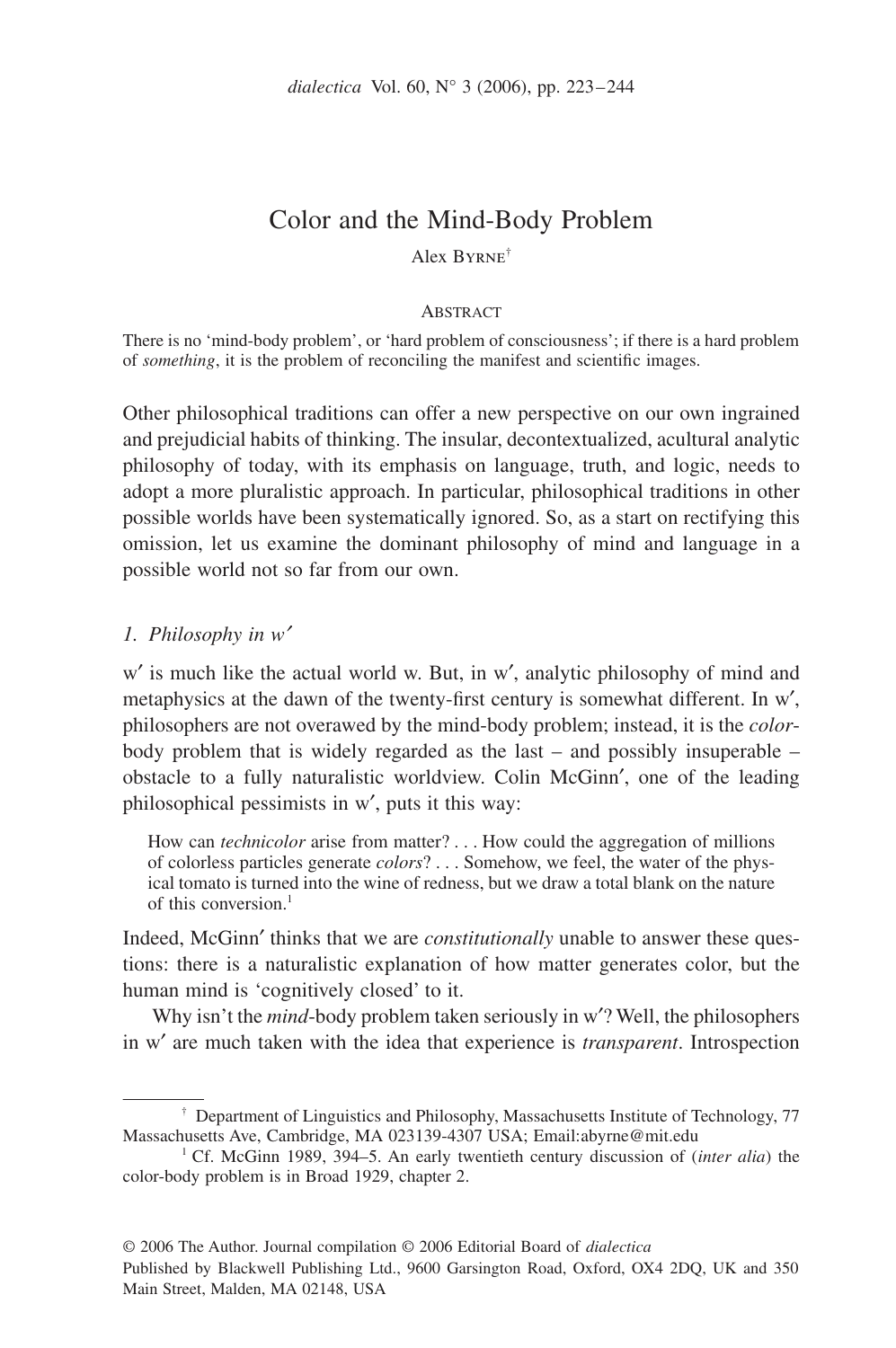of one's experience of blue, for example, merely yields what the experience is *of* or  $about$  – the ostensible scene before the eyes.<sup>2</sup> As to the intrinsic nature of the experience, we are completely in the dark. If we like, we can say experiences of blue have a 'qualitative character', but that is simply because they *represent* that objects have a 'qualitative' property – namely, blueness. The experiences are, in this respect, like the *words* 'blue', 'purple', 'yellow', and so forth. We may say that 'blue' is more similar in a salient qualitative respect to 'purple' than to 'yellow', but that can only mean that 'blue' represents a property that is more similar in a salient qualitative respect to the property represented by 'purple' than it is to the property represented by 'yellow'. Likewise for the experiences of blue, purple and yellow. They too inherit their 'qualitative character' from the qualitative nature of the properties they represent. Hence, the philosophers in w′ thought, if we can provide a satisfying naturalistic explanation of the qualitative nature of the *colors*, there will be no mysterious qualitative residue left in *experience*. 3

Here is a potted history of philosophical thinking about the color-body problem. The textbooks usually start with the seventeenth century philosopher Descartes′. Descartes′ was a *dualist*: colors, he held, were entirely non-material. Material properties, or *textures*, had a spatial or geometric essence; color properties, by contrast, had a distinct chromatic essence. Descartes′' argument for this 'real distinction' went as follows. First, he could 'clearly and distinctly imagine that textures and colors are separated'. Second, 'everything which I clearly and distinctly understand is capable of being created by God so as to correspond exactly with my understanding of it'. Hence, colors and textures are not the same:

 . . . on the one hand I have clear and distinct idea of colors, insofar as they are simply chromatic properties; and on the other I have a distinct idea of textures, insofar as they are simply geometric properties. And, accordingly, it is certain that colors are really distinct from textures, and can exist without them.4

That argument might seem fallacious, and in fact it took some centuries before the true power of Descartes′' argument was recognized. In any event, it was soon realized – or so runs the Whiggish history of the textbooks – that dualism has some serious problems. For a start, the causal interaction between colors and textures (as when, say, an acid turns litmus paper red) was hard to explain, if they are utterly different kinds of properties. And since only the textures of bodies, not their colors, seemed necessary to explain why objects look colored, dualism faced

<sup>2</sup> See, in particular, Harman 1990. For reasons of space, this paper offers no argument that Harman-style claims of transparency are correct.

<sup>&</sup>lt;sup>3</sup> Admittedly, the philosophers in w' did think that the project of naturalizing intentionality – in particular mental representation – was on the difficult side. But they did not think that this project faced the especially powerful objection mounted by Kripke′ (see the following section) against any naturalistic theory of colors.

<sup>4</sup> Cf. Descartes 1642/1985, 16.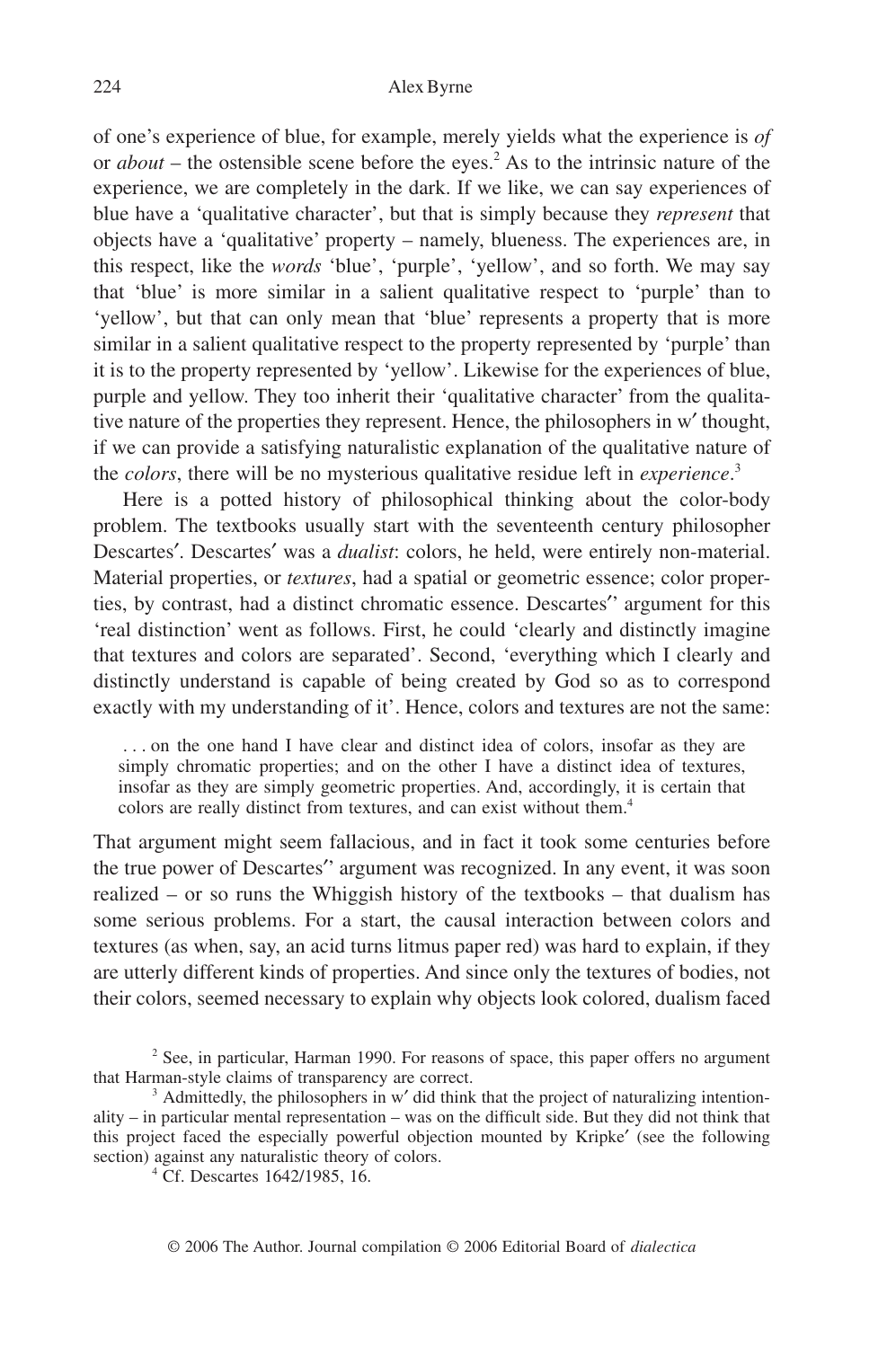an epistemological problem. If colors do not cause our visual experiences, how do we know that bodies are colored?<sup>5</sup>

One overreaction to the dualism of Descartes′, usually the subject of the next textbook chapter, was *behaviorism*. According to the behaviorists, to be colored is simply to be prone to behave colorfully. In particular, it is to have a disposition to affect perceivers in certain ways. To be red, for example, is to be disposed to produce certain characteristic effects – R-sensations – in perceivers. To be green is to be disposed to produce G-sensations in perceivers, and so on. Since there was no difficulty in explaining how merely physical bodies could have such dispositions, the behaviorists optimistically announced that the manifest and scientific images can peaceably coexist. A pink ice cube may be nothing more than a complex system of colorless particles.<sup>6</sup>

As any undergraduate in w′ knows, the optimism did not last long, and behaviorism fell to a variety of objections. One turned on the apparent possibility of a colored object that was, in the jargon, 'completely paralyzed'. A paralyzed yellow object, for example, is one that is not disposed to produce Y-sensations, perhaps because it emits deadly rays that would kill anyone in the vicinity. Another was the converse possibility: the so-called 'perfect mimic' objection. There could be a 'perfect mimic' of a ripe tomato: say, a green tomato that emits rays that bypass the eyes and act directly on the visual cortex to produce R-sensations. Such a tomato would be indistinguishable in color to ordinary perceivers from a normal red tomato, yet it would not be red.<sup>7</sup>

If that wasn't bad enough, there were two further objections that were even more devastating. First, because the color sensations an object produces are influenced by the colors of other objects in the scene – the phenomenon of simultaneous color contrast – the colors of other objects apparently have to be mentioned in a specification of the relevant disposition. So – to take one of the extreme examples – an object will only be disposed to produce DB ('deep black') sensations if it is surrounded by objects of lighter colors. But this is to explain one color in terms of another. The second objection points to another source of circularity. What is an 'R-sensation', exactly? Surely it is an experience as of something's looking *red* – but this adverts to the very color that R-sensations were supposed to explain.

But perhaps the most simple source of disquiet with behaviorism was the thought that colors are states of objects that *explain why* they have various dispositions to affect perceivers, and so cannot be identified with the dispositions themselves.

<sup>6</sup> See Sellars 1962. Sellars himself takes the problem of the pink ice cube to reduce to the mind-body problem; according to the philosophers in w′, this is a mistake.

<sup>7</sup> See Johnston 1992, 145.

<sup>5</sup> See Hardin 1993, 60–1.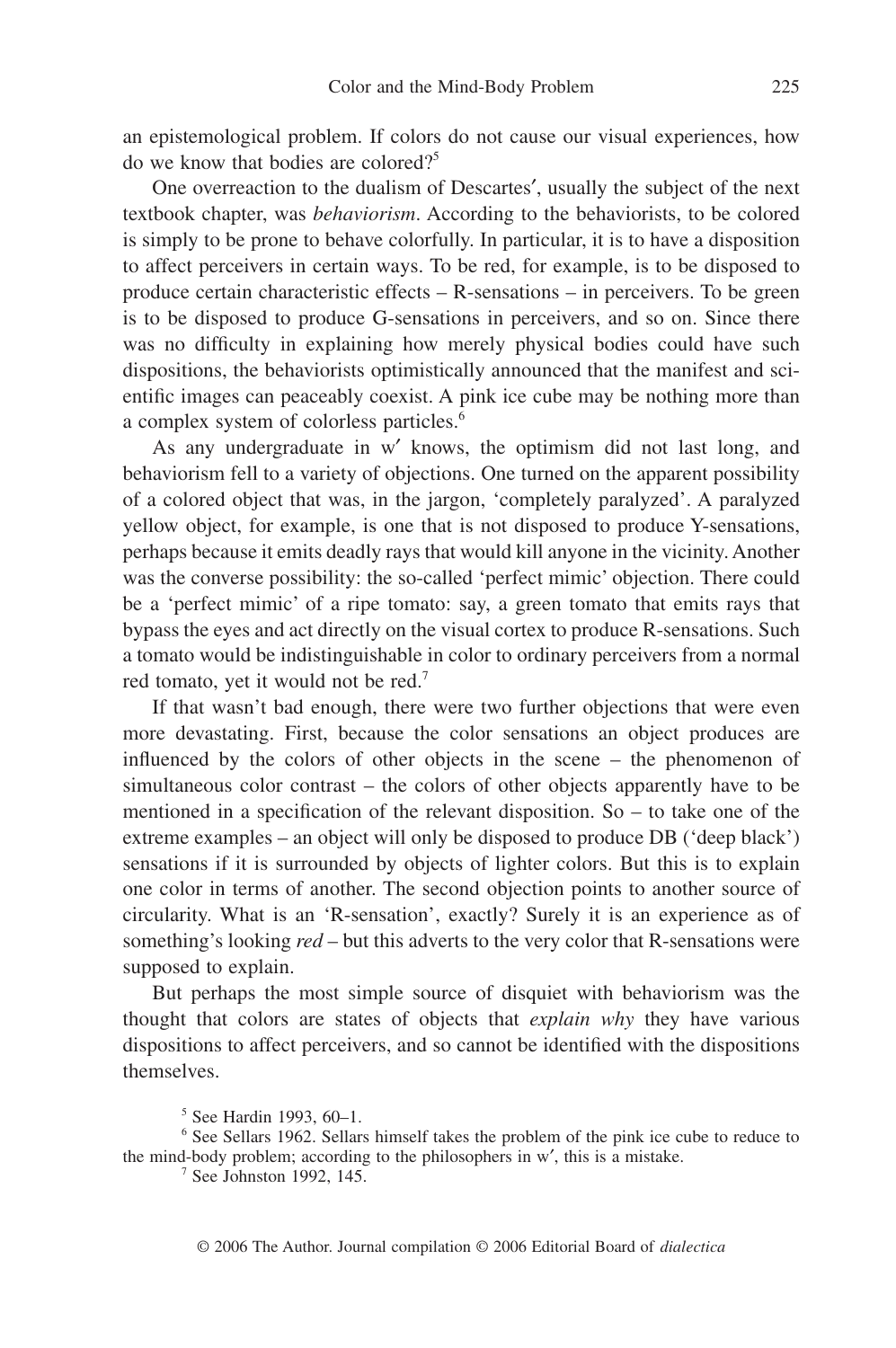Next up was the *chromo-physical identity theory*, proposed by the philosopher J. J. C. Smart′ and the psychologist U. T. Place′, and explicitly motivated, in part, by the last objection. Colors, Smart′ and Place′ argued, are identical to physical properties. They conceived this on the model of a posteriori scientific identifications that had been established by scientists in w′: the Morning Star is the Evening Star, flashes of lightning are flashes of electricity, pain is c-fiber firing, and so on. The property of being green, Smart′ and Place′ suggested, is identical to the property of containing chlorophyll.

One important objection to this was given by Putnam′. Maybe everything green around here contains chlorophyll, he said, but what about 'extra-terrestrial life', namely little green men?8 Little green men from Mars might be entirely chlorophyll-free. Perhaps they are green because their skins contain XYZ. Greenness, Putnam′ claimed, could be *multiply realized*. This was one of the motivations for the next big advance, to which Armstrong′ and Lewis′ also made great contributions, namely the formulation of *functionalism*. The functionalists took on board multiple realization, and the anti-behaviorist point that the behavior associated with a particular color needed to be specified in partly chromatic terms. One widely adopted functionalist framework, proposed by Lewis′, involved the technique of *Ramsification*. In a nutshell, the idea was to first write out the color theory as a long sentence, using names for the various colors. (On one view the theory is 'folk chromatics'; on another, color science.) A fragment of such a theory might be this:

Tomatoes possess redness . . . nothing has both redness and greenness . . . yellowness . . . blueness . . .

Then the 'theoretical terms' 'redness', 'greenness', and so forth were replaced by variables, and 'redness', for example, was defined using the resulting open sentence as follows:

Redness = the first member of the unique quadruple  $\langle P_1, P_2, P_3, P_4 \rangle$  that uniquely realizes 'Tomatoes possess  $X_1 \dots$  nothing has both  $X_1$  and  $X_2 \dots X_3 \dots X_4 \dots$ <sup>9</sup>

This is the so-called 'realizer' version of functionalism (basically the identity theory loaded with fancy options): redness is the property that in fact occupies the red-role. But on another – perhaps more popular – version, redness is the 'higher-order' property of having the role occupied by something or other. Deciding between the two versions occasioned a lot of scholastic moves in the metaphysics of causation.

<sup>8</sup> Cf. Putnam 1973, 77.

<sup>9</sup> See Smith 1994, 48–53.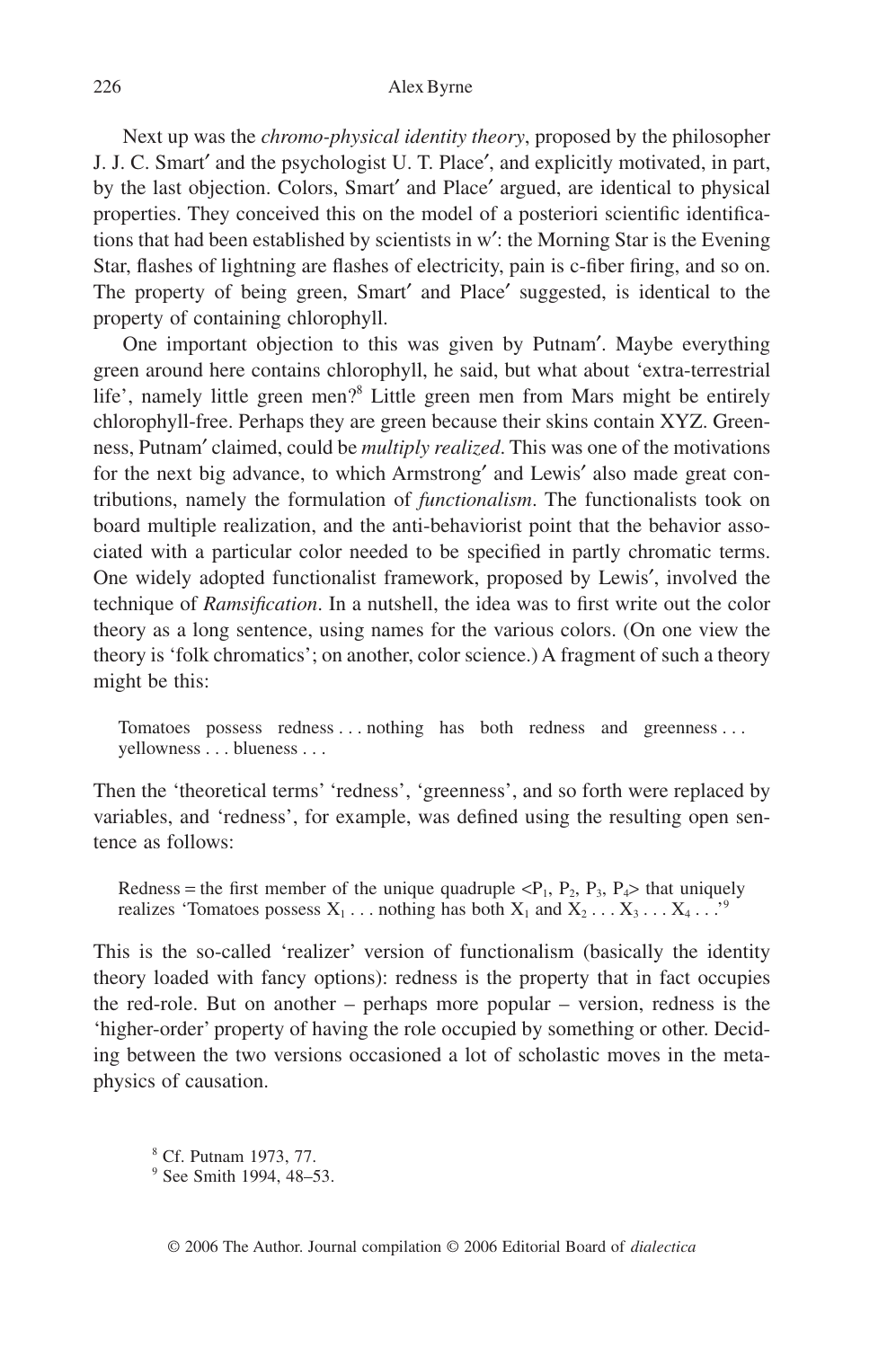A few philosophers took a rather extreme line. The folk theory of color, they said, is a radically *false* theory, because it cannot be smoothly reduced to physics, and so the world is entirely colorless. As Paul Churchland′ put it:

A successful reduction cannot be ruled out, in my view, but the explanatory impotence and long stagnation of FC [folk chromatics] inspire little faith that its categories will find themselves neatly reflected in the framework of physics. On the contrary, one is reminded of how alchemy must have looked as elemental chemistry was taking form . . .<sup>10</sup>

Churchland′'s theory of *eliminative materialism* was not widely accepted, flying as it did in the face of apparently obvious facts. Most agreed that the hypothesis of a colored world was a *datum* which any theory should respect.<sup>11</sup> Some even speculated that Churchland′ was unable to see the world as colored, due to a congenital condition of rod monochromacy.<sup>12</sup> Others argued that eliminative materialism was self-undermining – if it can be successfully stated, then rationality compels us to deny it. $^{13}$ 

That brings us to the present day. Physicalism of one stripe or another is orthodoxy. One rather non-committal version currently in vogue is *non-reductive physicalism*: colors are not physical (or functional) properties, but nonetheless (metaphysically) supervene on physical properties. Despite the general physicalist flag-waving, very serious doubts remain, and have been the topic of innumerable papers and books. One recent and particularly influential book is Chalmers′' *The Colored World*, a powerful synthesis of objections to physicalism, formulated using the semantic apparatus of *two-dimensionalism*. Chalmers′ defends dualism as the best response to the 'hard problem of color'. According to him, colors are nonphysical properties that (merely) *nomologically* supervene on physical properties. We have to postulate, Chalmers′ argues, fundamental chromo-physical laws linking physical properties and the colors, just as physicists have occasionally found it necessary to postulate new fundamental forces.

In more recent work Chalmers′ remains opposed to physicalism, but now shows more sympathy toward *panchromatism*, the exotic view that color goes 'all the way down' to the ultimate constituents of matter. According to panchromatism, even elementary particles like quarks are colored!<sup>14</sup>

The two principal obstacles to a physicalist theory of color are Kripke′'s objection and Jackson′'s knowledge argument. Kripke′'s objection will be the main focus of later sections, and this will be explained first.

<sup>10</sup> Cf. Churchland 1981, 75.

<sup>13</sup> Cf. Churchland 1981, 89–90. For an argument that eliminativism about color is selfundermining, see Stroud 2000, chapter 7.

 $14$  Cf. the 'Type-F monism' or 'panprotopsychism' in Chalmers 2002b.

<sup>&</sup>lt;sup>11</sup> Cf. Chalmers 1995, 188.

<sup>&</sup>lt;sup>12</sup> Cf. Chalmers 1995, 190 (tongue in cheek): 'Perhaps Dennett is a zombie'.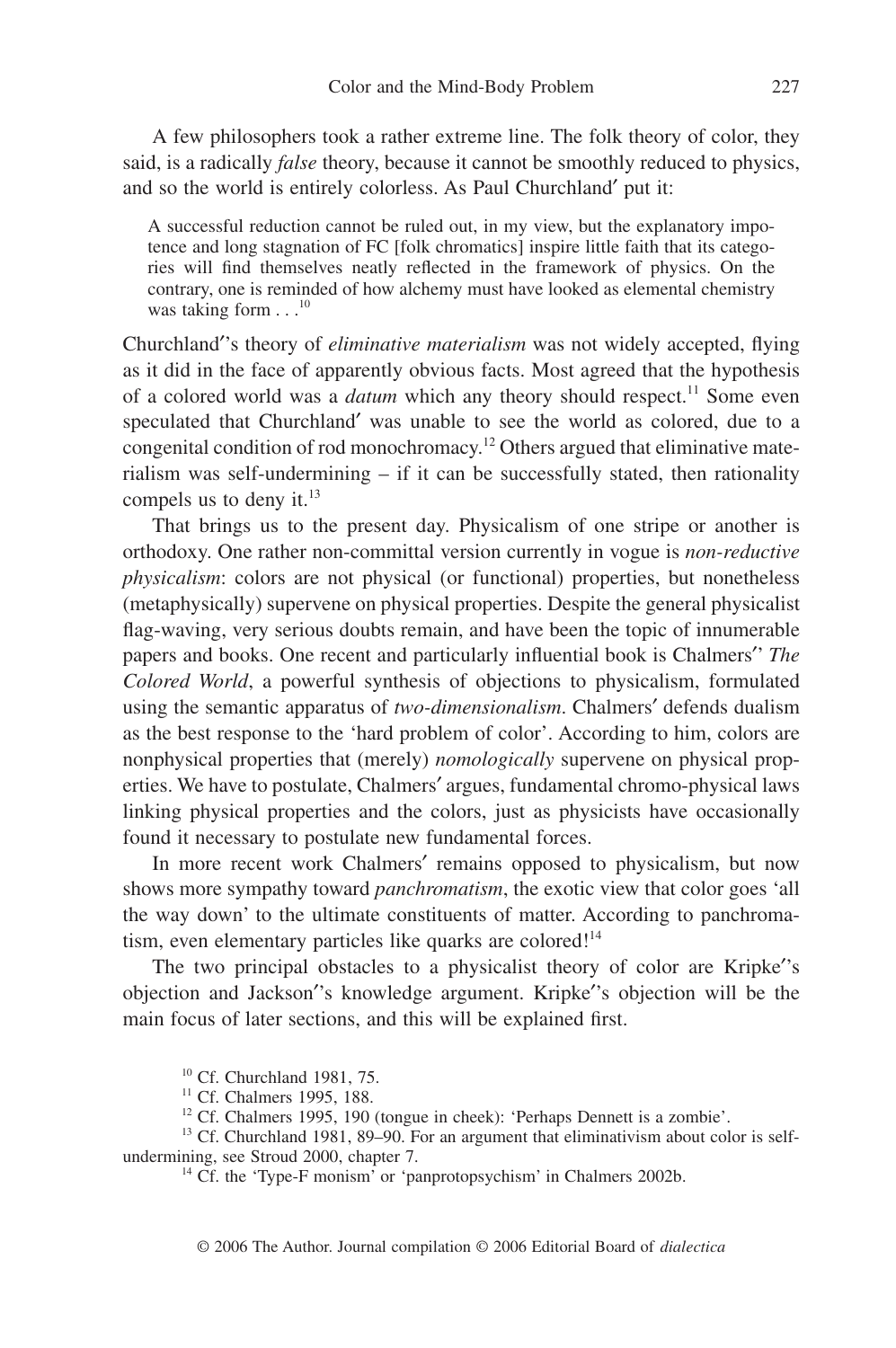# *2. Kripke*′*'s objection*<sup>15</sup>

According to Smart′ and Place′, an identity statement of the following form is true: physical property  $\Phi_y$  = yellowness. Further, they thought that this and similar identities are *contingent*. Kripke′ corrected this mistake, arguing that if  $\Phi_y$  = yellowness, it is *necessary* that  $\Phi_y$  = yellowness. Yet, Kripke' said, consciously echoing Descartes', the link between  $\Phi_Y$  and yellowness *appears* contingent. Intuitively, there could be a yellow banana that lacks  $\Phi_{Y}$ , or a blue banana that has this physical property. But how can the physicalist account for the appearance of contingency? Kripke′ argued that this was problematic, because a strategy that works in other cases won't work here. He illustrated the strategy with the example of the apparent contingency between heat and molecular motion. We think that there could be heat without molecular motion because we can conceive or imagine a counterfactual situation *s* that we would be inclined to describe as one in which there is heat but no molecular motion. However, although *s* is genuinely possible, it is *misdescribed* as one in which there is heat without molecular motion. Rather, *s* is an 'epistemic situation qualitatively identical' to one in which there is heat without molecular motion. More specifically, *s* is a situation in which something *contingently connected* to heat, namely 'certain calorimeter readings', used to fix the reference of the term 'heat', exists in the absence of molecular motion. But this strategy is problematic in the color case:

The trouble is that the notion of an epistemic situation qualitatively identical to one in which the banana has a color C simply is one in which the banana has that color. The same point can be made in terms of what picks out the reference of a rigid designator. In the case of the identity of heat with molecular motion the important consideration was that although 'heat' is a rigid designator, the reference of that designator was determined by an accidental property of the referent, namely the property of producing certain calorimeter readings S. It is thus possible that a phenomenon should have been rigidly designated in the same way as a phenomenon

<sup>15</sup> In this and subsequent sections heavy use will be made of the notions of apparent *contingency*, *apparent possibility*, and *imaginability* (or *conceivability*). Imaginability will be left on an intuitive level, with hardly any accompanying explanation. The common assumption that imaginability is the source, or at least an important source, of our modal knowledge will not be questioned here.

*Apparent contingency* and *apparent possibility* may given a more-or-less orthodox explanation in terms of imaginability as follows. The connection between properties  $\alpha$  and  $\beta$  is *apparently contingent* iff there is a proposition P such that (a) P is imaginable and (b) we are pretheoretically tempted to describe the imagining of P as either the imagining of the proposition that something has α but not β, or of the proposition that something has β but not α. The proposition P is *apparently possible* iff there is a proposition Q such that (a) Q is imaginable and (b) we are pretheoretically tempted to describe the imagining of Q as the imagining of P.

Kripke′ is a *textbook Kripkean* (see Yablo 2000). Kripke′ holds that if an *impossibility* P is apparently possible, then there is a *possible* proposition Q, the imagining of which we are tempted to describe as the imagining of P. As Yablo notes, it is not clear that our own Kripke is a textbook Kripkean.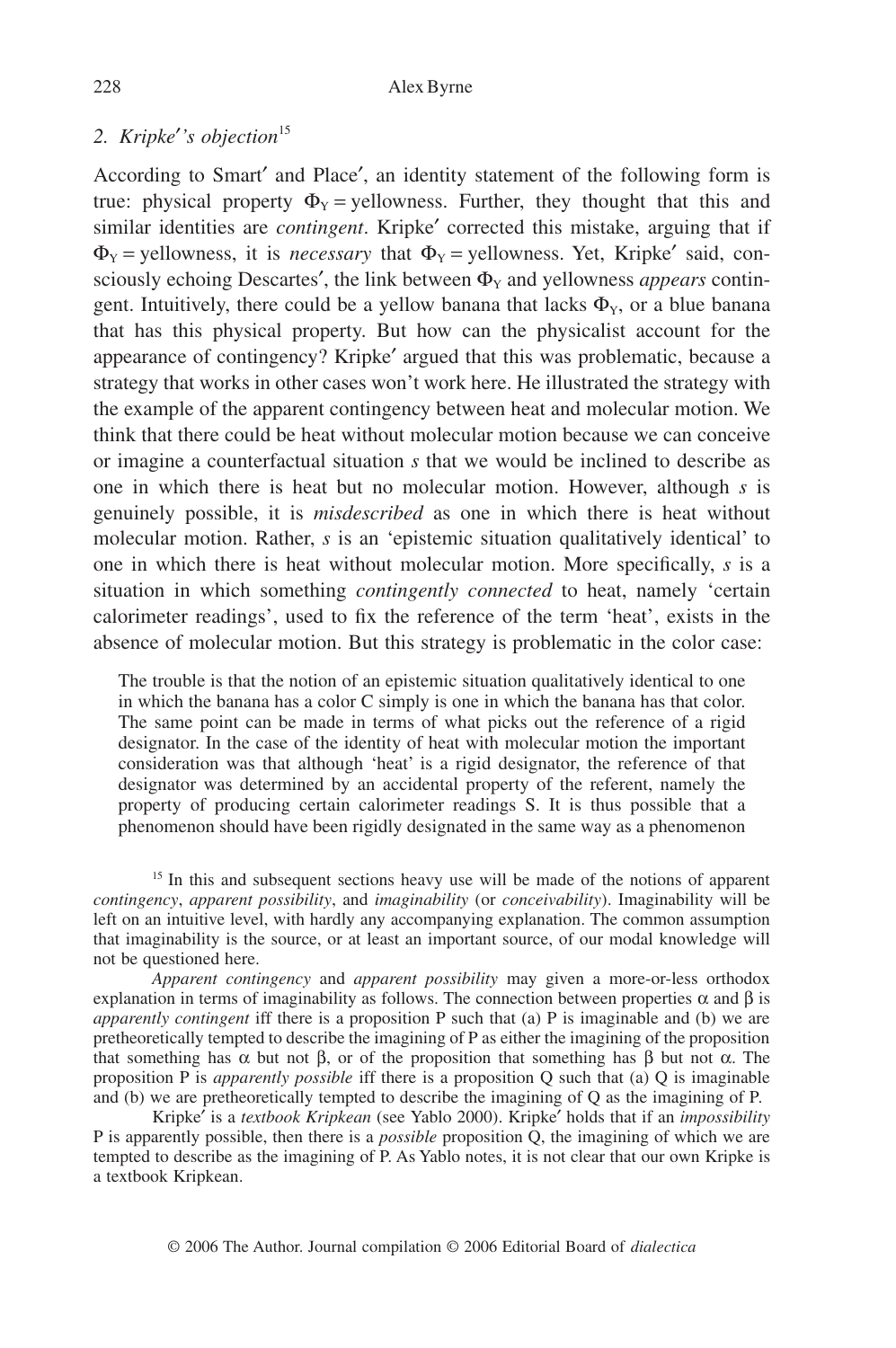of heat, with its reference also picked out by means of readings S, without that phenomenon being heat and therefore without its being molecular motion. Yellowness, on the other hand, is not picked out by one of its accidental properties; rather it is picked out by the property of being yellowness itself, by its immediate phenomenological quality.<sup>16</sup>

This sort of objection is not narrowly targeted at the Smart′/Place′ identity theory. If it works at all, it refutes any physicalist/functionalist theory of color. Physicalists claim, at least, that there are physical conditions *metaphysically sufficient* for being such-and-such color. Suppose the physicalist claims that having  $\Phi_R$  is sufficient for being red. The basic Descartes′/Kripke′ objection is that it is *imaginable* that a tomato has  $\Phi_{\rm R}$ , but is not red. Hence – a step that some philosophers in w' dispute – it really is possible to have  $\Phi_R$  without being red, and so physicalism is false. More specifically, the imagined situation might be one in which the colors are systematically permuted, keeping the underlying physical basis constant. For example, perhaps the situation is one in which tomatoes are green and cucumbers are red, despite having, respectively,  $\Phi_R$  and  $\Phi_G$  (the physical property allegedly identical with greenness). This is an 'inverted colors' scenario, first devised by John Locke'.<sup>17</sup> Alternatively, perhaps the situation is one in which tomatoes are colorless – an 'absent colors' or 'zombie' scenario. Whichever situation is claimed to be imaginable, Kripke′'s point is that it is implausible that the content of the imagining has been misdescribed. This is because the colors are identified in the imagined situation, not by a contingent feature of them, but essentially, by an 'immediate phenomenological quality' (namely, the colors themselves).

## *3. Jackson*′*'s knowledge argument and Levine*′*'s explanatory gap*

The second main objection to physicalism is Jackson′'s knowledge argument, first propounded in 'Epiphenomenal colors'. 'I am', Jackson′ declares at the beginning of his paper, 'what is sometimes known as a 'color freak.' I think there are certain features of objects like fruits, which no amount of physical information includes'.18

The knowledge argument runs as follows. Superscientist Mary′ knows all about the relevant physical properties of objects like tomatoes and strawberries, but she has never seen anything that is chromatically colored. If physicalism is true, then she should know everything there is to know about the nature of redness. Yet, when she is released from her black-and-white cell, and sees a ripe tomato for the first time, she will learn something – in particular, *what redness is*

<sup>16</sup> Cf. Kripke 1980, 152.

 $17$  See Block 1990.

<sup>18</sup> Cf. Jackson 1982, 273.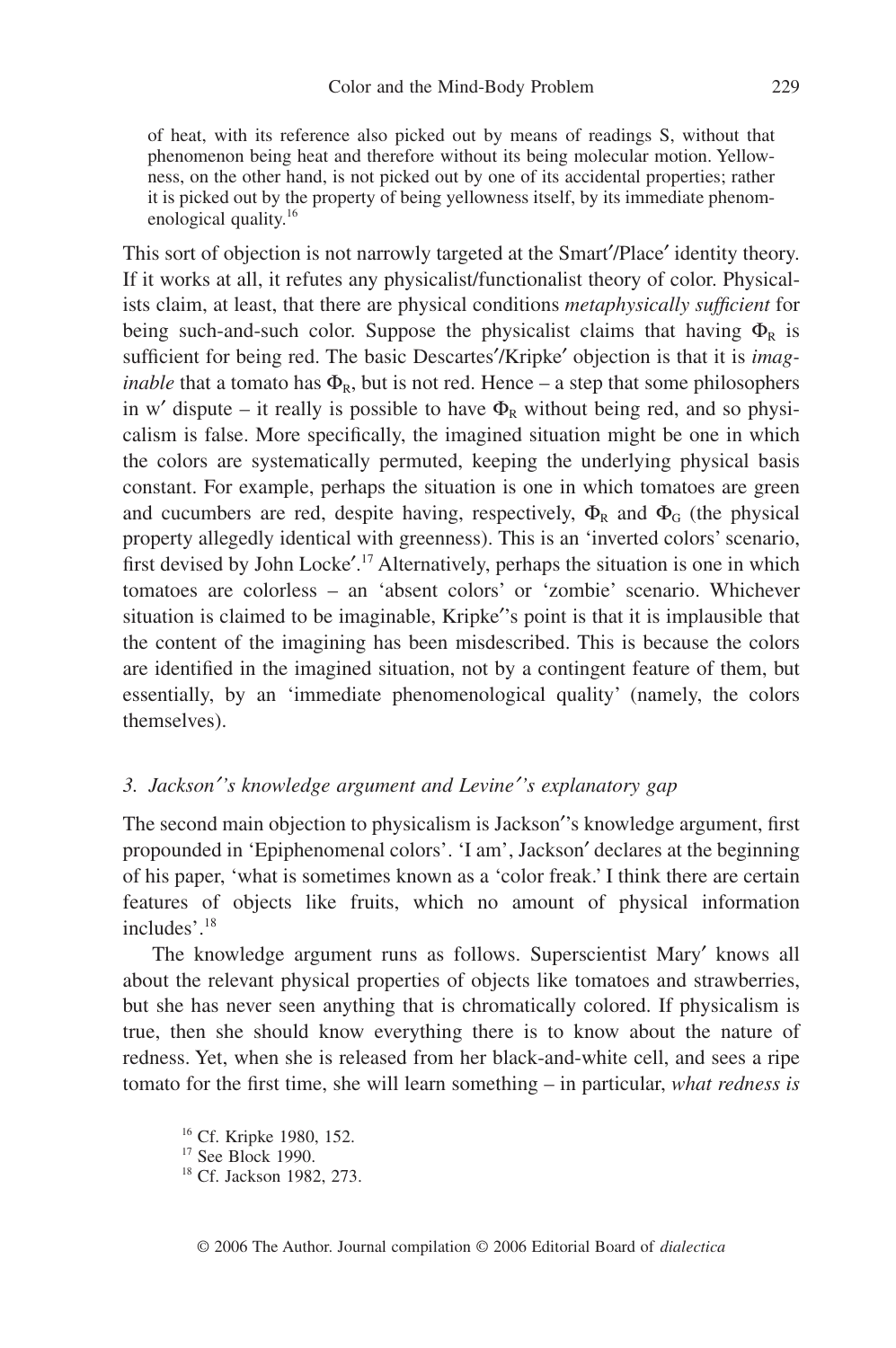like.<sup>19</sup> Hence redness is a nonphysical property. The amount of ink the philosophers in w′ expended on this argument is too great to be conceived.

And finally, any tour of w′ would not be complete without a brief stop at the famous 'explanatory gap'. In 'Materialism and colors: the explanatory gap', Levine′ claimed that Kripke′'s argument does not show that physicalism is false. He observed that Kripke′'s own emphasis on the distinction between epistemological and metaphysical possibility should raise suspicions: 'Since epistemological possibility is not sufficient for metaphysical possibility, the fact that what is intuitively contingent turns out to be metaphysically necessary should not bother us terribly. It's to be expected.<sup>20</sup> However, according to Levine', the argument does demonstrate an important *epistemological* conclusion: 'that chromo-physical identity statements leave a significant *explanatory gap*'.21 Here is how he brought this out:

Let's call the physical story for redness 'R' and the physical story for greenness 'G'. My claim is this. When we consider the qualitative character of the colors of ripe McIntosh apples, as opposed to ripe cucumbers, the difference is not explained by appeal to G and R. For R doesn't really explain why the apples have one kind of qualitative property and not the other. As evidence for this, note that it seems just as easy to imagine G as it is to imagine R underlying the qualitative property that is in fact associated with R. The reverse, of course, also seems quite imaginable.<sup>22</sup>

So much for w′. What about our own world?

#### *4. Philosophy in w*

By and large, contemporary philosophers in the actual world w have not followed the lead of their counterparts in  $w'^{23}$  It is commonly held that, if there is an especially acute problem about *color*, this is because colors are constitutively connected with experiences of certain sorts, and it is the *experiences* that pose the fundamental problem: the 'hard problem' of consciousness. The color-body problem, on this view, is entirely parasitic on the mind-body problem.

So, who is right? This is – after an overlong introduction – the question of this paper.

Assuming for the moment that there is a 'hard problem of consciousness' (specifically, a hard problem of color experience), the argument of the next two sections is that the color-body problem is equally hard. (For simplicity, the chromo-physical identity theory will serve as the representative of physicalist

<sup>&</sup>lt;sup>19</sup> See Johnston 2004, 146.

<sup>20</sup> Levine 1983, 356. See also 2001, chapter 2.

<sup>&</sup>lt;sup>21</sup> Cf. Levine 1983, 354.

<sup>&</sup>lt;sup>22</sup> Cf. Levine 1983, 356–7.

 $23$  But see, for example, Armstrong 1999, chapter 11, and Dretske 1995, chapter 3.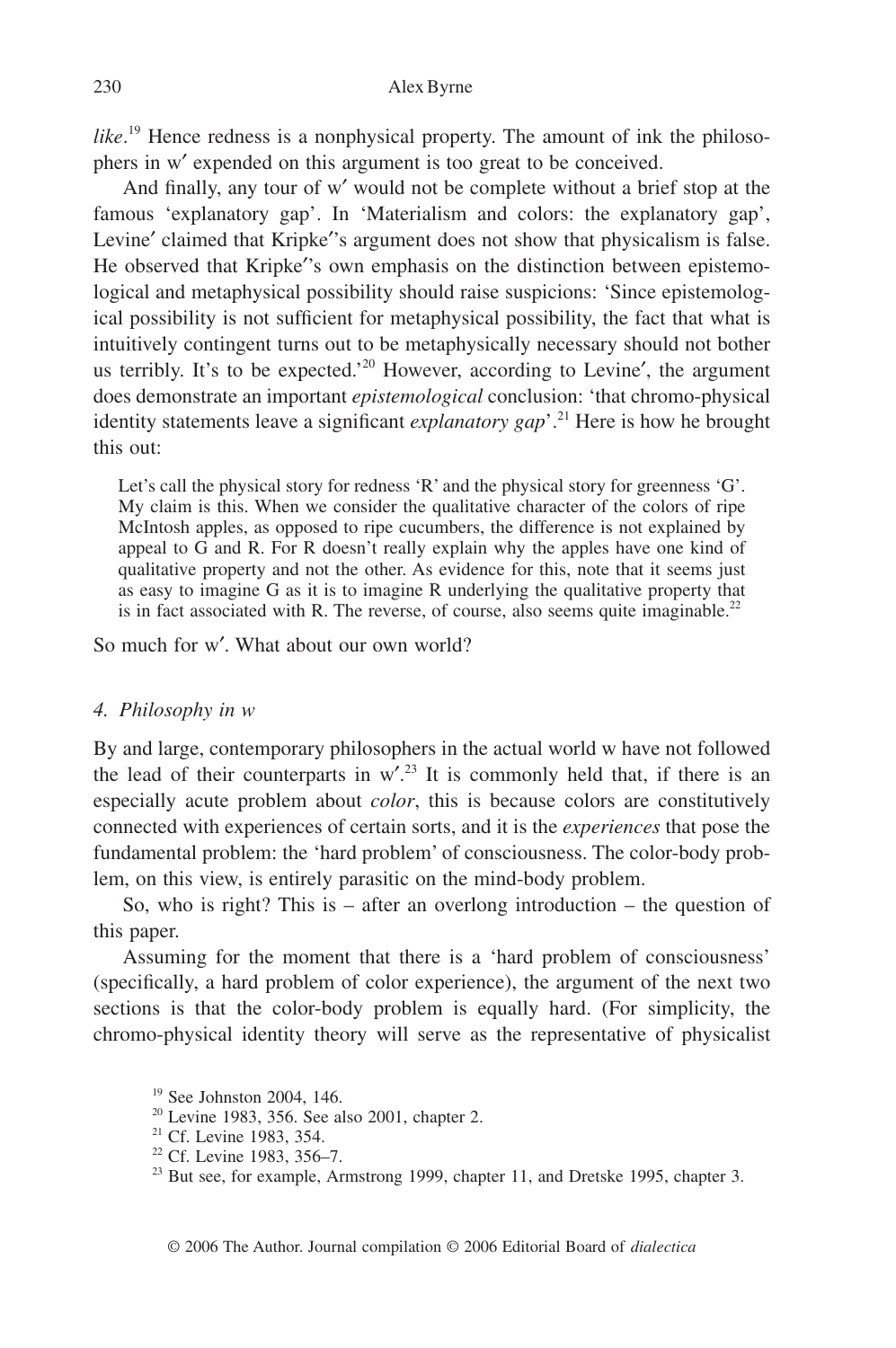theories of color.) The final section takes up the question of the relation between the two problems. Has the hard problem of color experience been dissolved, to be replaced by the hard problem of color? Or have the hard problems just been doubled?

One answer that should be mentioned at the start – only to set it aside – is that the problems are *identical*, because *colors are mental properties*. Locke arguably held a view of this sort. He seems to distinguish secondary qualities, which are properties of external objects, from colors, which are 'ideas', or sensations. (Alternatively, properties of ideas or sensations.) On this interpretation, Locke denies that snow is white (at any rate, when speaking strictly). Snow has, instead, a secondary quality that corresponds to whiteness, the power to produce an 'idea of white' in us. So the color-body problem, namely how *colors* get annexed to matter, and the mind-body problem (confined to color experience), namely how *ideas of color* (a.k.a. *colors*) get annexed to matter, are one and the same. This Lockean view will be assumed to be false in what follows: colors, if they are properties of anything at all, are properties of objects like tomatoes and cucumbers.

The 'hardness' of the mind-body problem is illustrated by Kripkean conceivability arguments and Jackson's knowledge argument. Earlier sections tried to parallel those arguments in the case of color. Where might the parallel fail?

# *5. Kripke*′*'s argument revisited*

Let us start by considering Kripke′'s argument. The crucial step is that the apparent possibility of redness without  $\Phi_R$  (for example) cannot be dismissed by saying that the imagined situation has been misdescribed. Is that correct?

### *5.1. Explaining the contingency away: color sensations*

A candidate for the genuinely possible situation that we are misdescribing as one in which a red object lacks  $\Phi_R$  can be extracted from the following *Naming and Necessity* passage:

In the case of molecular motion and heat there is something, namely, the sensation of heat, which is an intermediary between the external phenomenon and the observer. . . . Someone can be in the same epistemic situation as he would be if there were heat, even in the absence of heat, simply by feeling the sensation of heat; and even in the presence of heat, he can have the same evidence as he would have in the absence of heat simply by lacking the sensation S . . . although 'heat' is a rigid designator, the reference of that designator was determined by an accidental property of the referent, namely the property of producing in us the sensation S. It is thus possible that a phenomenon should have been rigidly designated in the same way as a phenomenon of heat, with its reference also picked out by means of the sensation S, without that phenomenon being heat and therefore without its being molecular motion (Kripke 1980, 151–2).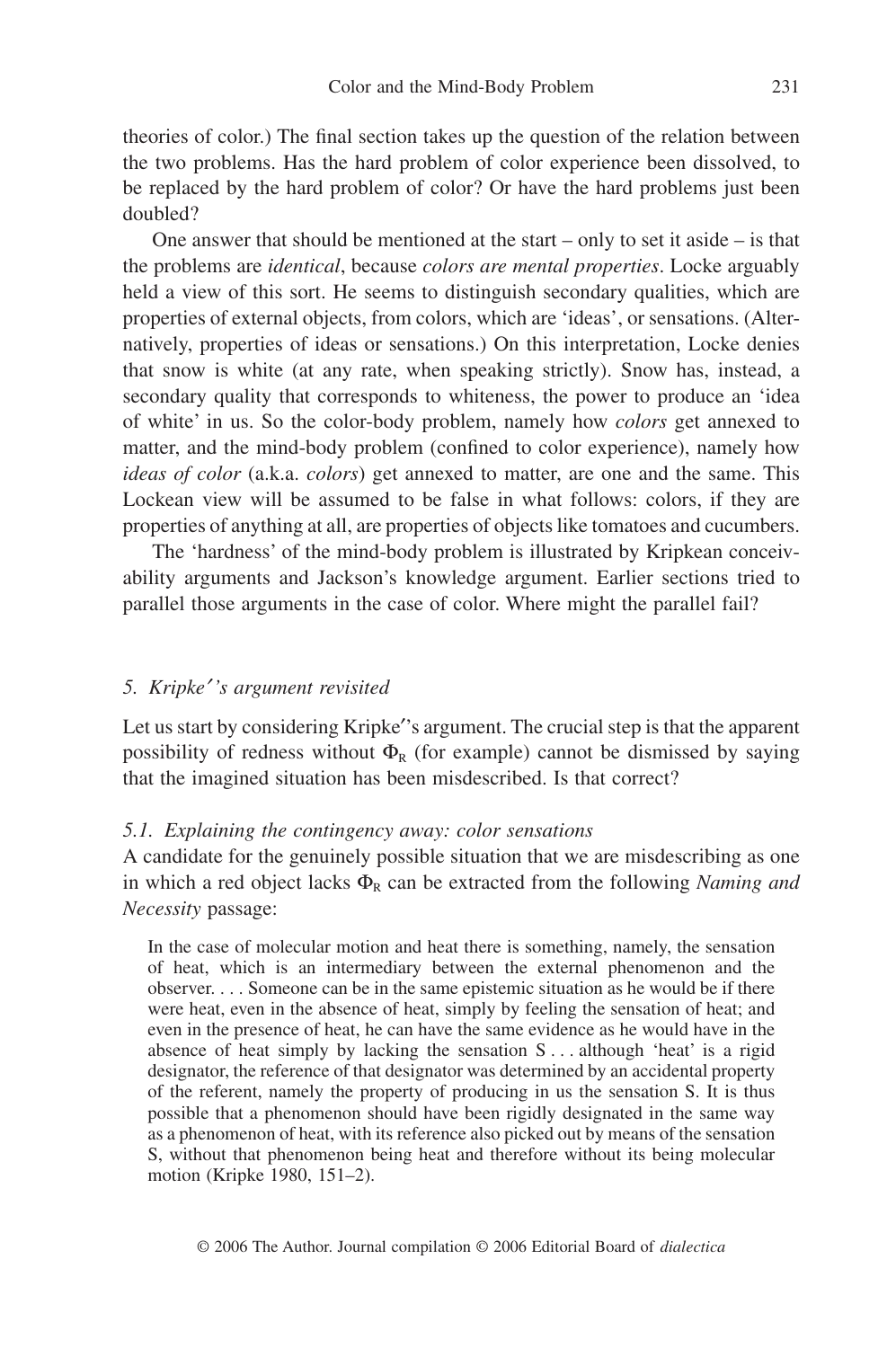Let us apply this to the case of physical properties and colors. There are 'sensations of color', which are intermediaries between the external phenomenon and the observer, used to fix the reference of color words. The apparent possibility of a red cucumber with  $\Phi_G$  (and so without  $\Phi_R$ ) is in fact the genuine possibility of a cucumber with  $\Phi_G$  that produces sensations of red.<sup>24</sup>

Now one might well think, in the case of heat, that there are 'sensations' that are intermediaries between the subject and the external phenomenon. A sensation of heat is felt in the hand when one touches a hot stove, for example. This suggests that one's access to the heat of the stove is indirect, mediated by the sensation of heat in one's hand. And if so, then presumably the 'sensation of heat' has no closer connection to heat itself than merely being one of its contingent effects. Kripke's proposal about how this sensation is used to fix the reference of 'heat', and the attendant suggestion about the genuinely possible situation misdescribed as one in which there is heat but no molecular motion, can thus seem plausible.

However, the problem with extending this to the case of color is that there are no color sensations – at least, none that are 'intermediaries' between the subject and the external phenomenon. When one sees a tomato, one is not aware of a 'red sensation' in the eye (compare the stove example above).<sup>25</sup> True, the tomato produces a characteristic effect in the perceiver, but this is an experience of something's *looking red*. And once the experience of something's looking red is available, there is no need for any contingent reference fixer for 'red'. The reference of 'red' can be *non*-contingently fixed as the property something looks to have when it looks red. Hence, Kripke's diagnosis of the apparent possibility of heat without molecular motion cannot be straightforwardly applied to the apparent possibility of redness without  $\Phi_{\text{R}}$ .

## *5.2. Explaining the contingency away: looking colored*

Let us set reference fixing and 'sensations of red' aside, and concentrate on the more general idea that the surrogate situation involves the presence of the usual effects on perceivers in the absence of their usual causes. This naturally leads to the following suggestion: in the case of the apparent possibility of a red cucumber with  $\Phi_G$ , the surrogate situation is one in which a cucumber with  $\Phi_G$  *looks* red.

This suggestion can be developed in two ways, corresponding to two readings of 'x looks red'. On one reading, to say that x looks red is to say that someone is currently eyeballing x, and that it looks red to her. On the other reading, to say that x looks red is to say (roughly) that if someone with normal vision were to

<sup>&</sup>lt;sup>24</sup> This *may* be Kripke's explanation of the apparent contingency in the color case: see Kripke 1980, fn. 71, 140, on using 'visual impressions' or 'sensations' of yellow to fix the reference of 'yellow'.

<sup>25</sup> See Harman 1996, 252–3.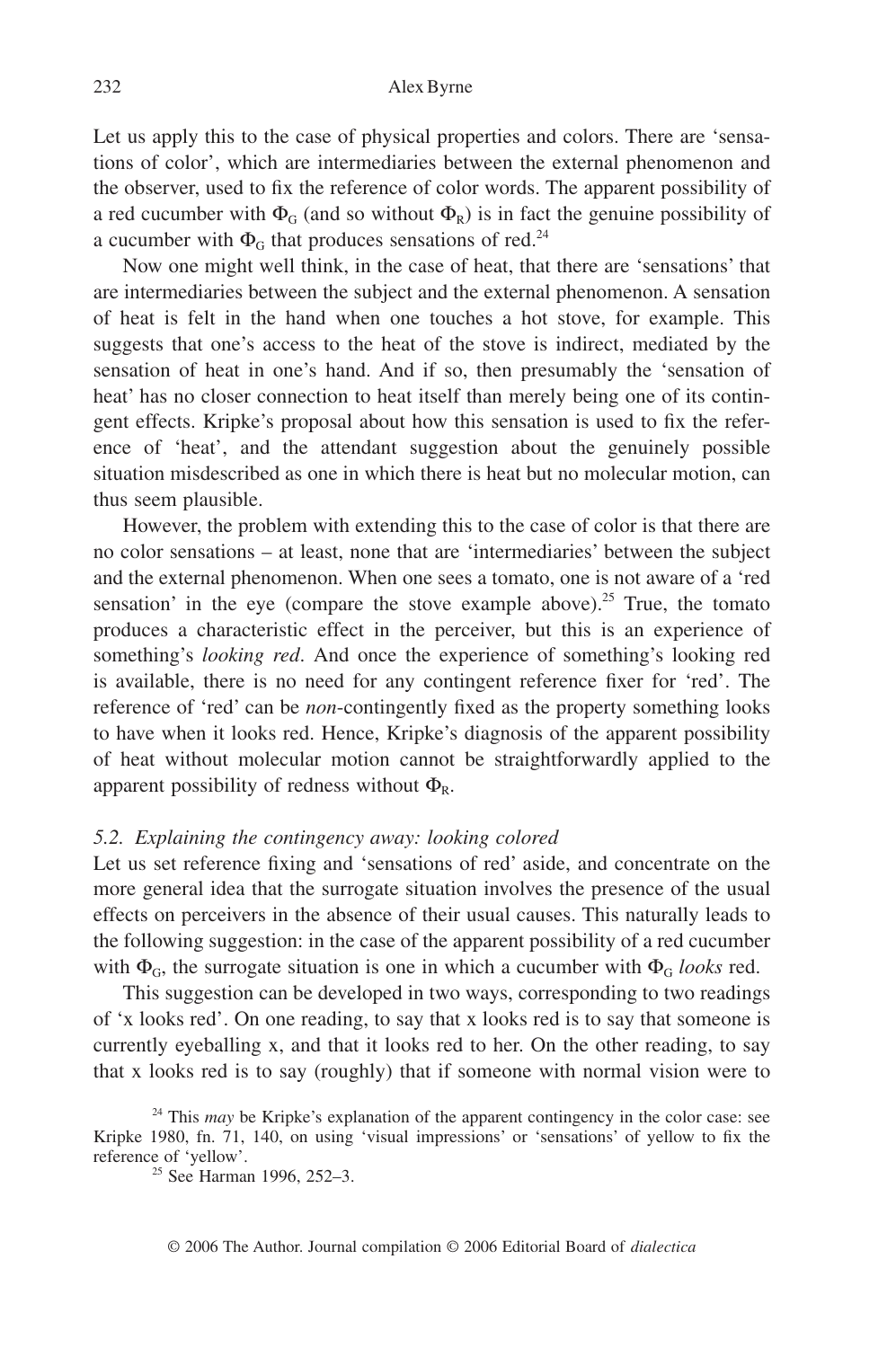look at x in good light, it would look red to her.<sup>26</sup> On the second reading, but not the first, tomatoes in a closed refrigerator look red.

Let us start by examining the suggestion employing the second reading. According to it, when one apparently imagines a red cucumber with  $\Phi_{G}$ , one is in fact imagining a cucumber with  $\Phi_G$  that would look red to normal perceivers. And – at least according to the chromo-physical identity theory – the imagined situation is genuinely possible: a green cucumber might be disposed to look red to normal perceivers.

One problem with this version of the suggestion is that the surrogate situation is just *too* remote from the apparently imaginable situation to be plausibly mistaken for it. When one apparently imagines a red cucumber with  $\Phi_{\text{G}}$ , growing deep in the jungle, what one imagines does not seem to concern *other people* (let alone 'normal perceivers'); neither does it concern what effects the cucumber *would have* produced. Yet, if the suggestion is right, the imagined content concerns both. Pending some explanation of how we could be so confused, the suggestion is not credible. $27$ 

What about the other version? According to it, when one apparently imagines a red cucumber with  $\Phi_{\text{G}}$ , one is in fact imagining that a cucumber with  $\Phi_{\text{G}}$  looks red to someone (oneself, perhaps). At least this has the virtue of paralleling Kripke's description of the surrogate situation in the heat case – having the sensation of heat in the absence of heat. But it might seem even more hopeless than the suggestion just considered. When one apparently imagines a red cucumber with  $\Phi_{G}$ , growing deep in the jungle, what one imagines does not entail that the cucumber is *perceived*. Yet, if the suggestion is right, it does: the imagined content is that a cucumber with  $\Phi_{\rm G}$  looks red to someone. Isn't this just another ad hoc maneuver with no independent motivation?

Not necessarily. Peacocke has argued Berkeley was *right*: it is impossible to imagine an unperceived cucumber. (Here the relevant sort of imagination is 'sensory . . . describable pretheoretically as visualizations, hearings in one's head  $\ldots$ ...<sup>28</sup> More generally:

The sense in which your imaginings always involve yourself is . . . this: imagining always involves imagining from the inside a certain type of viewpoint, and some-

<sup>26</sup> Cf. 'I am not disclosing a fact about *myself*, but about petrol, when I say that petrol looks like water' (Austin 1962, 43).

 $27$  Another problem is that this explanation of the apparent contingency threatens to overgeneralize (on this and other related points, see Yablo forthcoming). A situation in which a green cucumber is disposed to look red to normal perceivers is imaginable. The explanation in the text suggests that we would tend to mistake this (genuinely possible) situation for one in which a cucumber is both red and green (all over), and hence would be inclined to judge the latter situation to be possible. But of course we have no such inclination. The overgeneralization problem also afflicts the second account of the apparent contingency discussed in the text below.

<sup>28</sup> Peacocke 1985, 22.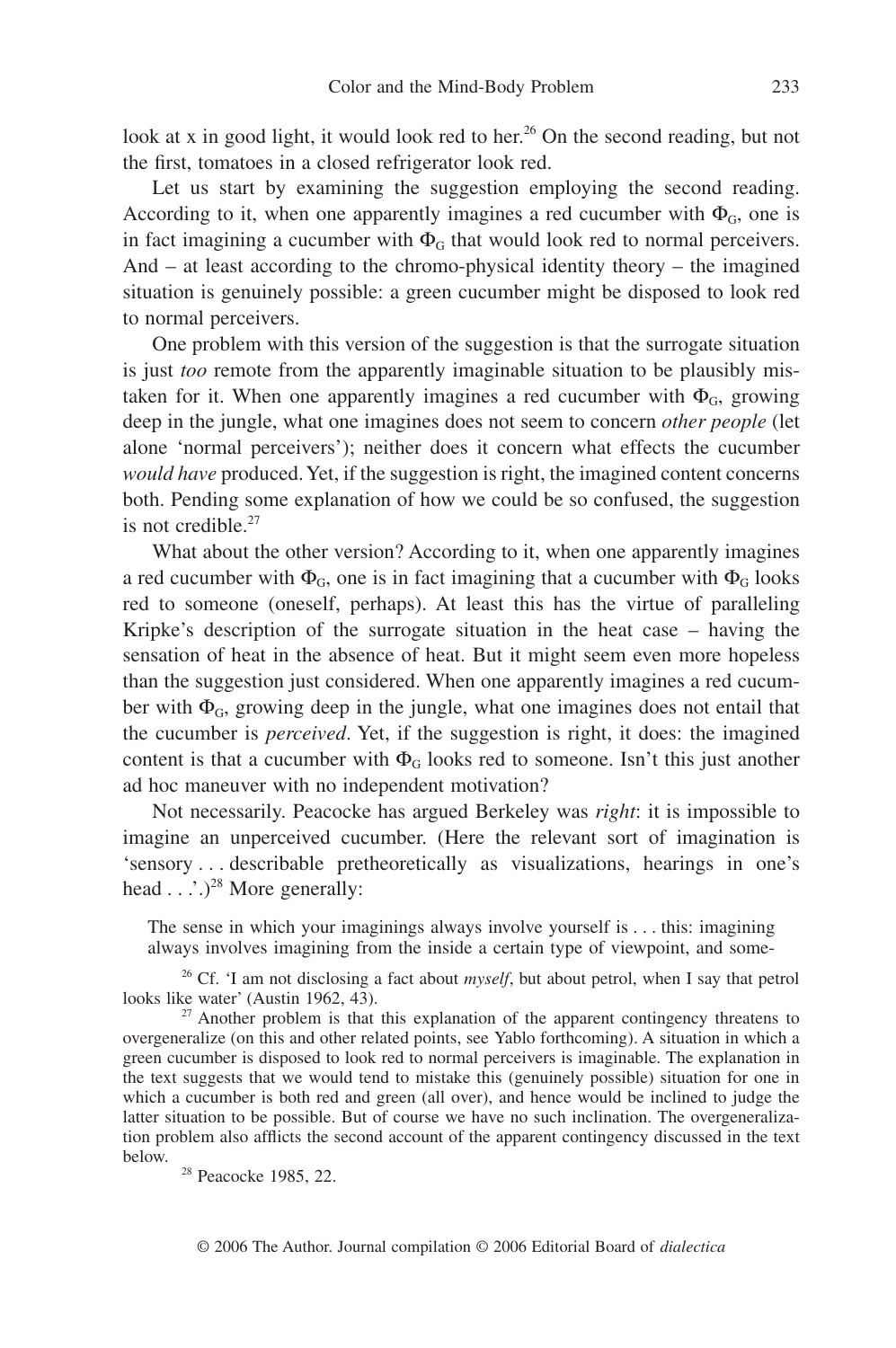#### 234 Alex Byrne

one with that viewpoint could, in the imagined world, knowledgeably judge 'I'm thus-and-so', where the thus-and-so gives details of the viewpoint (Peacocke 1985, 21).

According to Peacocke, imagining a red cucumber amounts to this: (a) imagining 'from the inside' an experience as of a red cucumber, and (b) imagining non-imagistically ('S-imagining', in Peacocke's terminology) that the experience is veridical<sup>29</sup>

Peacocke's account could be pressed into service as follows. When one ostensibly imagines a red cucumber with  $\Phi_{\text{G}}$ , in fact one (a) imagines 'from the inside' an experience as of a red cucumber, and (b) imagines non-imagistically that the cucumber has  $\Phi_{\text{G}}$ . What one imagines, then, is that a cucumber with  $\Phi_{\text{G}}$  looks red to someone – and this is not in conflict with physicalism.

However, Peacocke's Berkelean conclusion apparently rests on conflating two notions of a 'viewpoint'. There is a distinctive kind of (visual) imagination that involves imagining one kind of viewpoint, which we can call a *perspective* – a point labeled with up/down, front/back, and left/right directions, relative to which objects are imagined as oriented, as subtending solid angles, as more or less distant, as occluding other objects, and so on. Visualizing a cucumber involves imagining it from a perspective – in the imagined scene the cucumber might lie horizontally, partly occlude a tomato on the left, and subtend the same solid angle as a gherkin placed closer to the perspective.

Note, though, that there is *nothing* in the scene as imagined from a perspective that indicates that the perspective is occupied by a *perceiver*. Consider a camera, which records perspectival information about solid angles, and the like. The information recorded by the camera is not (usually) *about* the camera, or photography: a photograph of a cucumber might be entirely faithful when evaluated at a counterfactual situation in which the cucumber is not being photographed. The above quotation from Peacocke is correct if 'viewpoint' is read as 'perspective', but then there would be no argument for the Berkelean conclusion. Peacocke needs to assume that imagination always involves a 'viewpoint' in the sense of *a perspective occupied by a perceiver* – but he supplies no argument for that assumption.30,31

<sup>29</sup> ' "S" is for "suppose" ': although S-imagining is not literally supposing, it shares with supposition the property that what is S-imagined is not determined by the subject's images, his imagined experiences' (Peacocke 1985, 25).

<sup>30</sup> For a related point, see Dretske 2003, 2–3. In Williams 1966, a cinematographic example is used to argue against Berkeley, but its force is somewhat blunted by Williams' unnecessary concessions that 'visualising is in some sense thinking of myself seeing', and 'what is visualised is presented as it were from a perceptual point of view' (37). See also Peacocke 1985, 28–9.

 $31$  Martin (2002) recognizes the gap in Peacocke's argument, and makes an ingenious attempt at filling it. Martin's argument proceeds in two steps. First, he argues that 'Peacocke is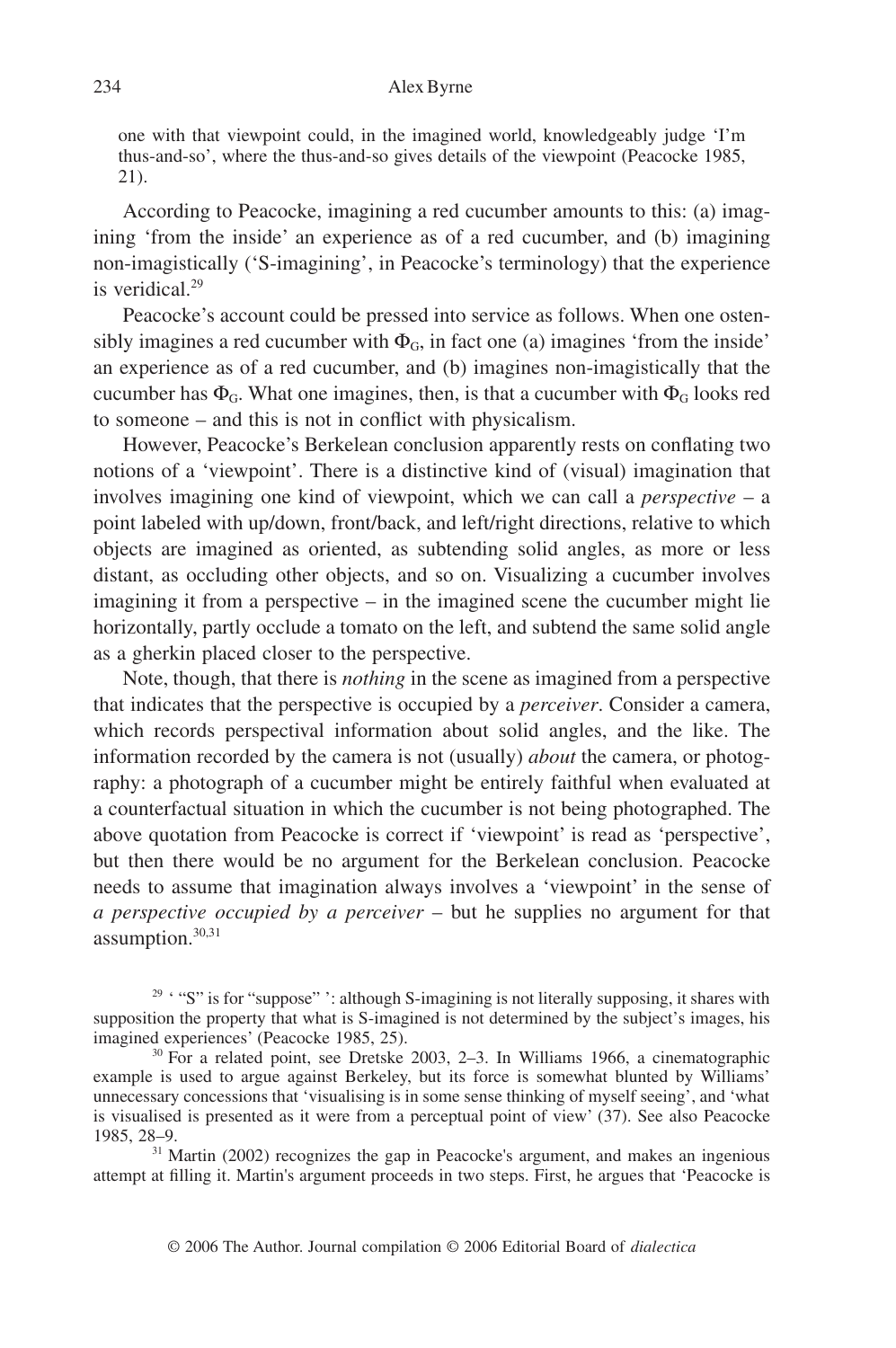In sum: none of the previous three candidates for the misdescribed possibility can block the intuitively obvious claim that one really can imagine colors and physical properties coming apart. So far, Kripke′'s objection stands.

#### *5.3. Explaining the contingency away: fool's colors*

Here is another suggestion. Granted, one can genuinely imagine that a cucumber without  $\Phi_R$  has a certain salient qualitative property, and one would initially be

right that there must be a point of view within a visualised scene, at least where the visualising involves perspectival elements and those determine aspects of what is visualised'. Second, he argues that 'if one does have to imagine a point of view within the scene, then one thereby must be imagining an experience within the scene, as Peacocke also claims' (409). Putting the two steps together, it follows that visualizing involves imagining a visual experience. Martin does not explicitly say what a 'point of view' is supposed to be, but the first step of his argument (408–9) simply shows that visualizing is from a perspective (as explained in the text); we may therefore identify points of view and perspectives.

The second step of the argument is far from straightforward, but the basic idea is this. If perspectival visualizing simply involved imagining the environment, this would collapse the distinction between visualizing and visually experiencing. And the best way of denying that visualizing simply involves imagining the environment, and hence of preventing the collapse, is to suppose that visualizing involves imagining *experiencing* the environment. (See 405–7, 410.)

Why would the distinction between visualizing and visually experiencing collapse, if visualizing simply involves imagining the environment? Martin illustrates his argument at this point with another example, bodily sensations. Consider the experience of an itch in one's thigh, and the 'sensory' imagination of such an itch. One is aware of 'the quality of itchiness' (406). But now there is a puzzle, because the awareness of itchiness would appear to be sufficient for the presence of an itch – itchiness is a 'subjective qualit[y] of awareness' (407). Hence, if imagining an itch simply involves imagining itchiness, this would collapse the distinction between imagining an itch and really having one. The solution is to 'treat imagining an itch as a representing of an experience of an itch', for 'then we can both accept that the relevant quality is before the mind, as it is in experience itself, while yet denying that there has to be an actual instance of it, in contrast to the case of experience' (406–7).

The itchiness argument is then extended to visualizing (410). '[E]xamples of visualizing . . . possess experiential aspects in common with visual experiences which are related to them as the itchiness of imagining an itch is related to a sensation of one. In both cases these aspects are imagined and not actualised. Here too, we want to say that we do not have an instance of a visual experience but an instance of imagining a visual experience . . . The aspects of visualising in question are the perspectival aspects of visualising and visual experience. One can visualise things as to the left or to the right . . . just as one can visually experience them as so' (407). Thus the analogues of itchiness are relational properties like *being on the left* (relative to two non-parallel directions d1 and d2). At any rate, these are the analogues given that itchiness is supposed to be a property of an *itch* – something in one's thigh – rather than a property of an experience of an itch. Martin must intend the former, because the otherwise the supposedly parallel visualizing case would break down at an obvious point. It can hardly be assumed as a *premise* that when one visualizes something as on the left one is aware of a property of *experience* – the phenomenal quality of 'leftishness'.

Whatever the verdict on the itchiness argument, the adaptation of it to the visualizing case is problematic. Even if we grant that the awareness of uninstantiated itchiness presents a puzzle, there is no evident reason to find a similar puzzle with properties like *being on the left* – these are not in any sense 'subjective qualities of awareness'. And if there is no puzzle, the argument is unsound.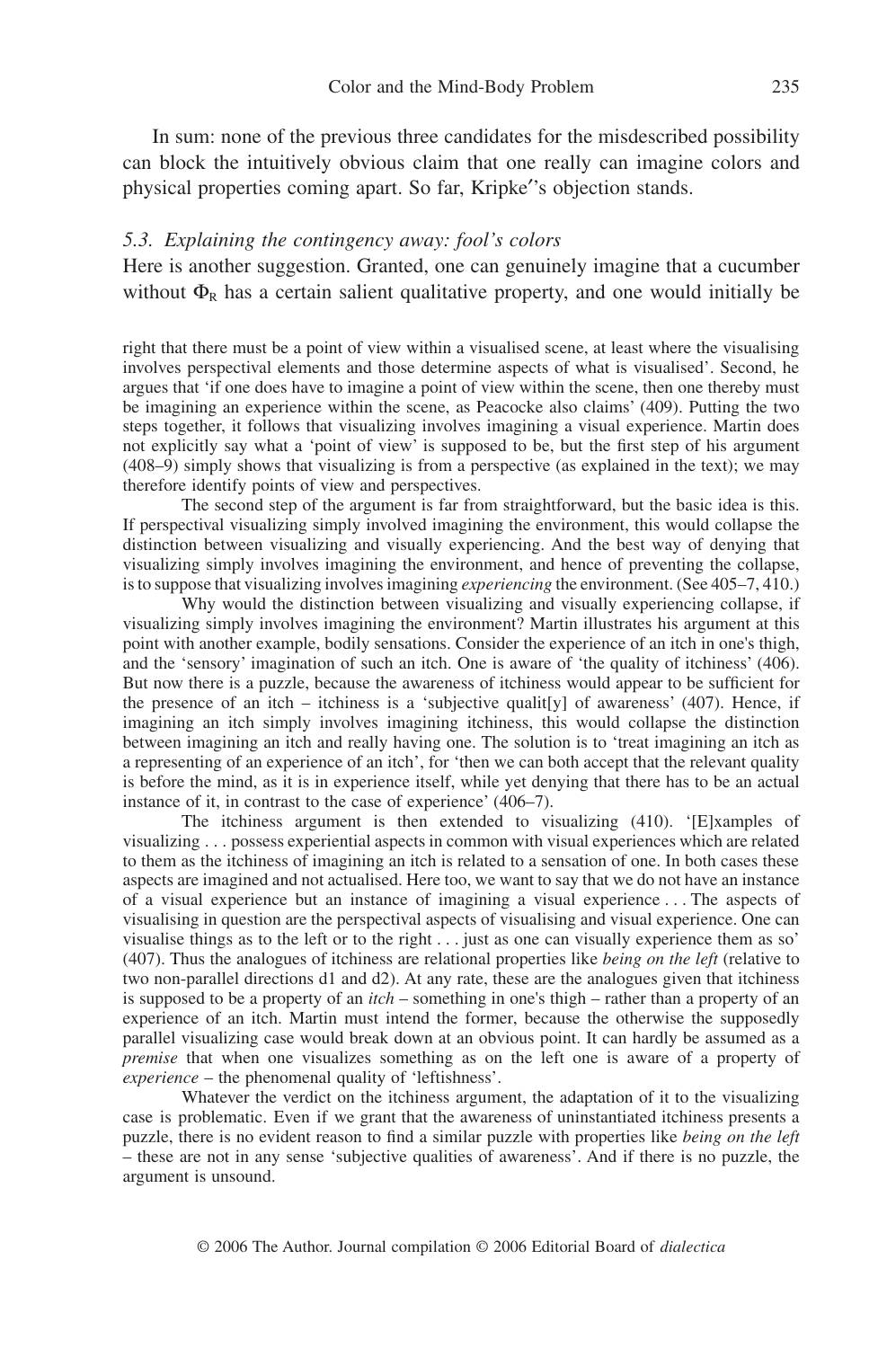tempted to identify this property as redness – but perhaps the initial temptation should be resisted. The salient qualitative property might only be contingently correlated with redness, and for that reason easily mistaken for it – some kind of 'fool's red'. Let this proposal be the *Fool's Colors Theory*, or FCT, and call fool's red  $F_R$ '. According to FCT, the apparent imaginability of a red cucumber without  $\Phi_R$  (and with, say,  $\Phi_G$ ) is in fact the genuine imaginability of a situation in which a *green* cucumber has  $F_R$ . Because of the presence of  $F_R$ , the genuinely possible situation is 'qualitatively' the same as a situation in which there is a red cucumber. That is why it is misdescribed as one in which a red cucumber lacks  $\Phi_{\rm R}$ .<sup>32</sup>

This diagnosis will certainly strike some as – to borrow a phrase from McDowell – 'phenomenologically off key'. What many take to be the qualitative nature of the colors is in fact the qualitative nature of the surrogate properties. If this isn't already obvious, consider the following example. Let  $\Phi_0$  be the physical property that the physicalist identifies with orangeness, and let  $F_0$  be 'fool's orange'. According to FCT, the apparently possible situation that one would describe as an orange cucumber with  $\Phi_G$  is, according to FCT, really a situation in which a green cucumber has  $F<sub>0</sub>$ . Suppose one is shown a range of variously colored cucumbers (red, green, orange, etc.), and asked to pick the one that best fits, in 'qualitative respects', the situation one has in mind. The *orange* cucumber would be selected. On the present diagnosis, something that is in fact green could *be like that* (pointing to the orange cucumber) in qualitative respects. Note: not merely *look* like that, but *be* like that. Evidently, on this view, the unique/binary distinction between the hues is *derived*: it is inherited from the *phenomenologically-based* unique/binary distinction between the fool's colors.<sup>33</sup> Greenness is unique because it is contingently correlated with fool's green, which is phenomenologically unique. If greenness had been correlated with fool's orange (as it is in the imagined situation), then that color would have been binary. Hence FCT is in conflict with the common view that the unique and binary hues are *essentially* unique and binary. Thus Hardin:

But hues do have certain characteristics necessarily. This is a central truth, no less true for having been so frequently overlooked. If we reflect upon what it is to be red, we readily see that it is possible for there to be a red that is unique, i.e., neither yellowish nor bluish. It is equally apparent that it is impossible for there to be a unique orange, one that is neither reddish nor yellowish (Hardin 1993, 66).

 $32$  For arguments for properties like fool's colors, see Shoemaker 1994 and forthcoming, and Thau 2002, chapter 5. However, the suggestion presently under consideration is not to be attributed to either Shoemaker or Thau, who have other fish to fry.

<sup>&</sup>lt;sup>33</sup> Red, blue, yellow and green are the four 'unique' hues because they have shades that have no trace of any other hue. Orange is a binary hue because every shade of orange is to some extent reddish (and to some extent yellowish). See, for instance, Hardin 1993, 37–9.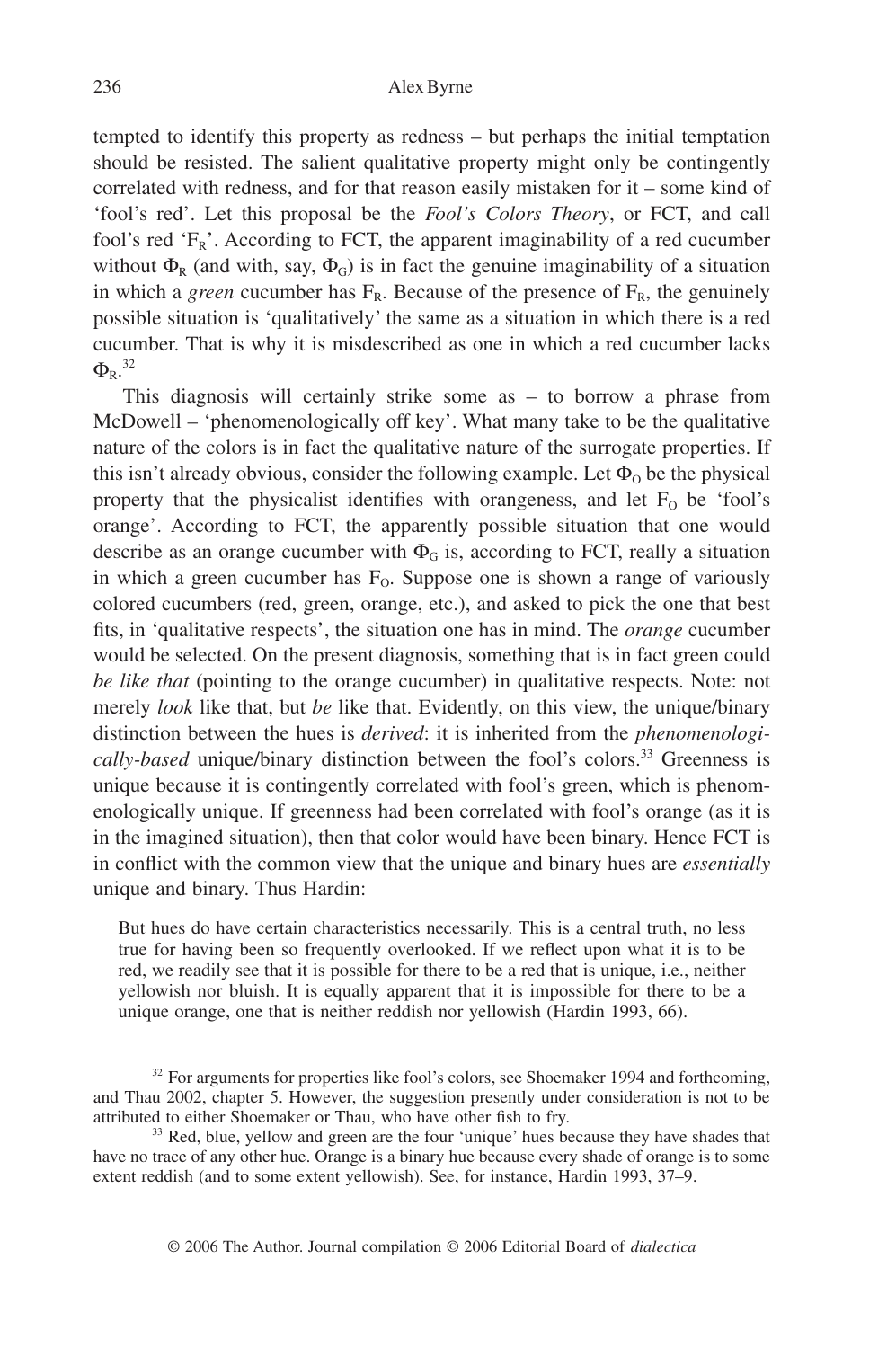Those who agree with Hardin should approve of Kripke′'s claim, quoted in section 2 above:

Yellowness, on the other hand, is not picked out by one of its accidental properties; rather it is picked out by the property of being yellowness itself, by its immediate phenomenological quality.

It must be admitted that these claims about essence are controversial, so if this is the best that can be said against FCT we are at something of a stalemate. However, there is a more decisive objection.

According to FCT, what some take to be the qualitative nature of redness and greenness in fact belong to the surrogate properties  $F_R$  and  $F_G$ . The surrogate properties are – or at least look to be – properties of objects like tomatoes and cucumbers. Are they perhaps *identical* to certain physical properties of tomatoes and cucumbers? Of course, if the current proposal is correct, the answer is 'no'. The whole point of the surrogates is that they are *contingently* connected with physical properties – the apparent possibility of a red cucumber with  $\Phi_G$  turns out to be the *genuine* possibility of a green cucumber with  $F_R$ .

This is no progress at all. The problem was to explain away the apparent contingency between redness and  $\Phi_{R}$ , in a way that did not generalize to the psychophysical case. That has been done by introducing 'fool's colors', for instance  $F<sub>Y</sub>$ , an ostensible property of bananas and lemons. We have just seen that the obstacles to supposing that  $F<sub>Y</sub>$  is physical seem just as high as they did earlier in the case of colors.  $F<sub>y</sub>$  is apparently only contingently correlated with physical properties; so, if  $F<sub>Y</sub>$  is physical, how can the appearance of contingency be explained? Here we really have reached the end of the line, because, to adapt Kripke′:

 $F<sub>y</sub>$ , on the other hand, is not picked out by one of its accidental properties; rather it is picked out by the property of being  $F<sub>Y</sub>$  itself, by its immediate phenomenological quality.

So, out of the frying pan of the hard problem of color, but into the fire of the hard problem of fool's color.

The upshot is this. Insofar as the hardness of the mind-body problem traces to Kripke's argument, the philosophers in w′ are right to hold that there is a hard problem of color. (Or, perhaps, if there are independent reasons for introducing fool's colors, a hard problem of fool's color.)

Could the extra special hardness of the mind-body problem be illustrated by the knowledge argument? But here the advantage would seem to lie clearly with the philosophers in w′. The emphasis (in the actual world w) on Mary's new knowledge of *experiences*, as opposed to her knowledge of *redness*, is surely a little contrived. Imagine that Mary is released from her black and white cell, and is confronted with a scene of monochromatic objects, except for one ripe tomato.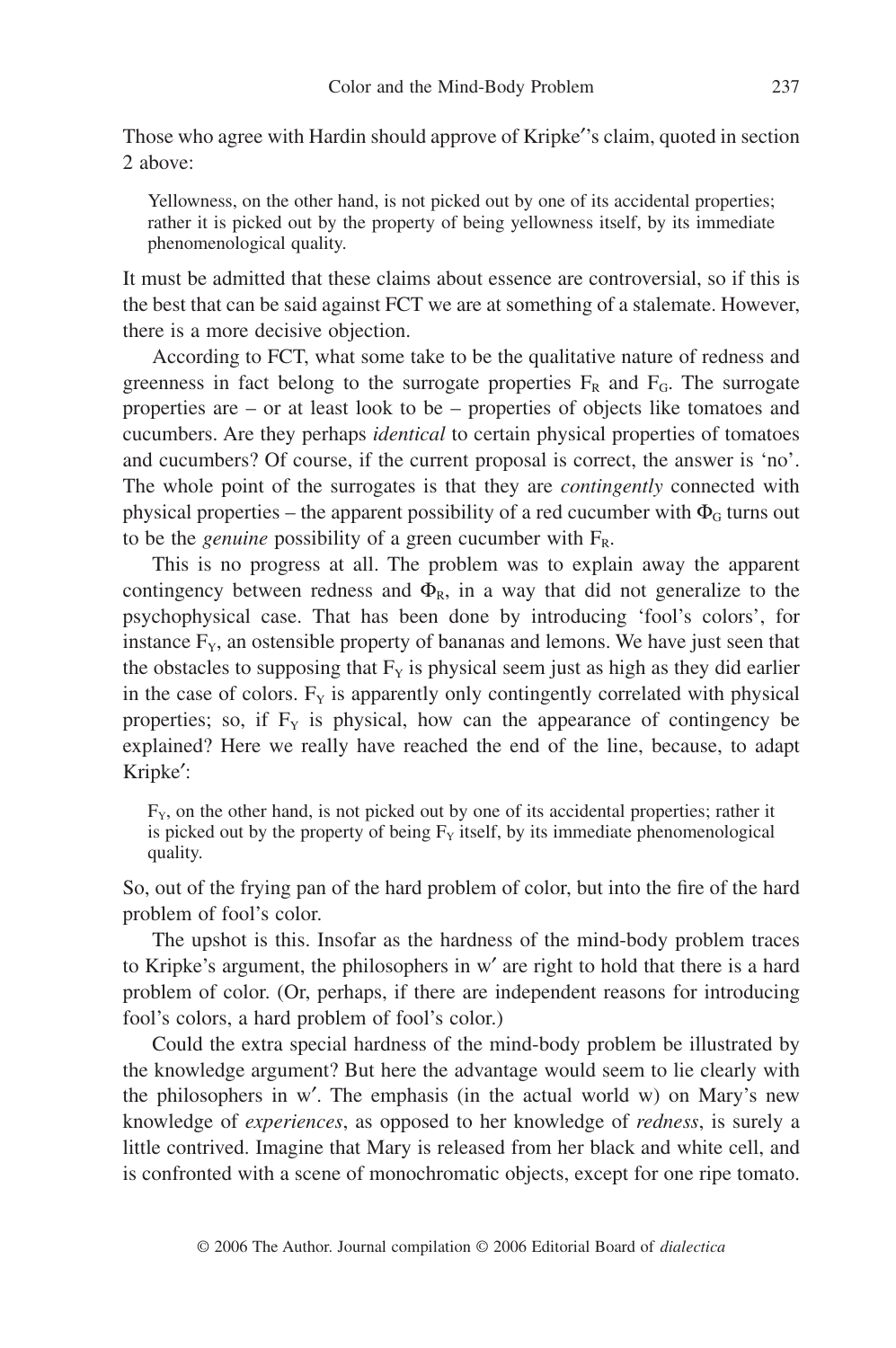Her attention will be immediately drawn to the tomato, with its distinctive shade of red. She might turn her head to get a better view of it, and reach out to pick it up. 'I never thought red things were like *that*!', we may imagine her exclaiming, staring at the tomato. Mary's reaction is not happily described as that of someone who is, in the first instance, learning about something *psychological*.

Hence, the color-body problem is at least as hard as the mind-body problem. To reinforce this conclusion, the next section briefly examines Searle's more orthodox account of the relation between the two problems.

#### *6. Searle's account*

According to Searle, Kripke's argument, Jackson's argument, and Nagel's argument in 'What is it like to be a bat?', are in essence the same. Leaving aside whether Searle is right about this, here is (part of) his explanation of why color experiences cannot be given a physicalist reduction:

. . . where the surface feature is a subjective appearance, we redefine the original notion in such a way as to exclude the appearance from its definition. For example, pretheoretically our notion of [color] has something to do with perceived [color] . . . Red is what looks red to normal observers under normal conditions. But when we have a theory of what causes these and other phenomena, we discover that it is . . . light reflectances causing visual experiences of certain sorts (as well as other phenomena such as movements of light meters). We then redefine . . . color in terms of the underlying causes of both the subjective experiences and the other surface phenomena. And in the redefinition we eliminate any reference to the subjective appearances and other surface effects of the underlying causes. ['Real' color is now defined in terms of light reflectances, and the subjective experience of color is now treated as just a subjective appearance caused by color, as an effect of color.] . . .

. . . We don't first discover all the facts and then discover a new fact, the fact that [color] is reducible; rather, we simply redefine [color] so that the reduction follows from the definition. But this redefinition does not eliminate, and was not intended to eliminate, the subjective experiences of . . . color . . . from the world. They exist the same as ever (Searle 1992, 119–20).<sup>34</sup>

Why does Searle think that a physical 'reduction' (at least in the case of perceivable properties like color), proceeds by *redefining* the crucial terms? One might have thought that this would be to change the subject.

In broad outline, the answer is plausibly this. Redefinition is necessary because colors (speaking with the vulgar) are *non*physical properties. That is, color terms like 'red', as used *before* the 'reduction', do not denote physical properties, like 'light reflectances'. Presumably this is because 'red' denotes a property that is partly defined in terms of 'subjective experiences' of color. The subjective experiences, Searle thinks, are definitely *not* physical. Assuming that (according to

<sup>34</sup> The sentence in square brackets is not a quotation; it is an adaptation of a similar sentence concerning Searle's main example of heat.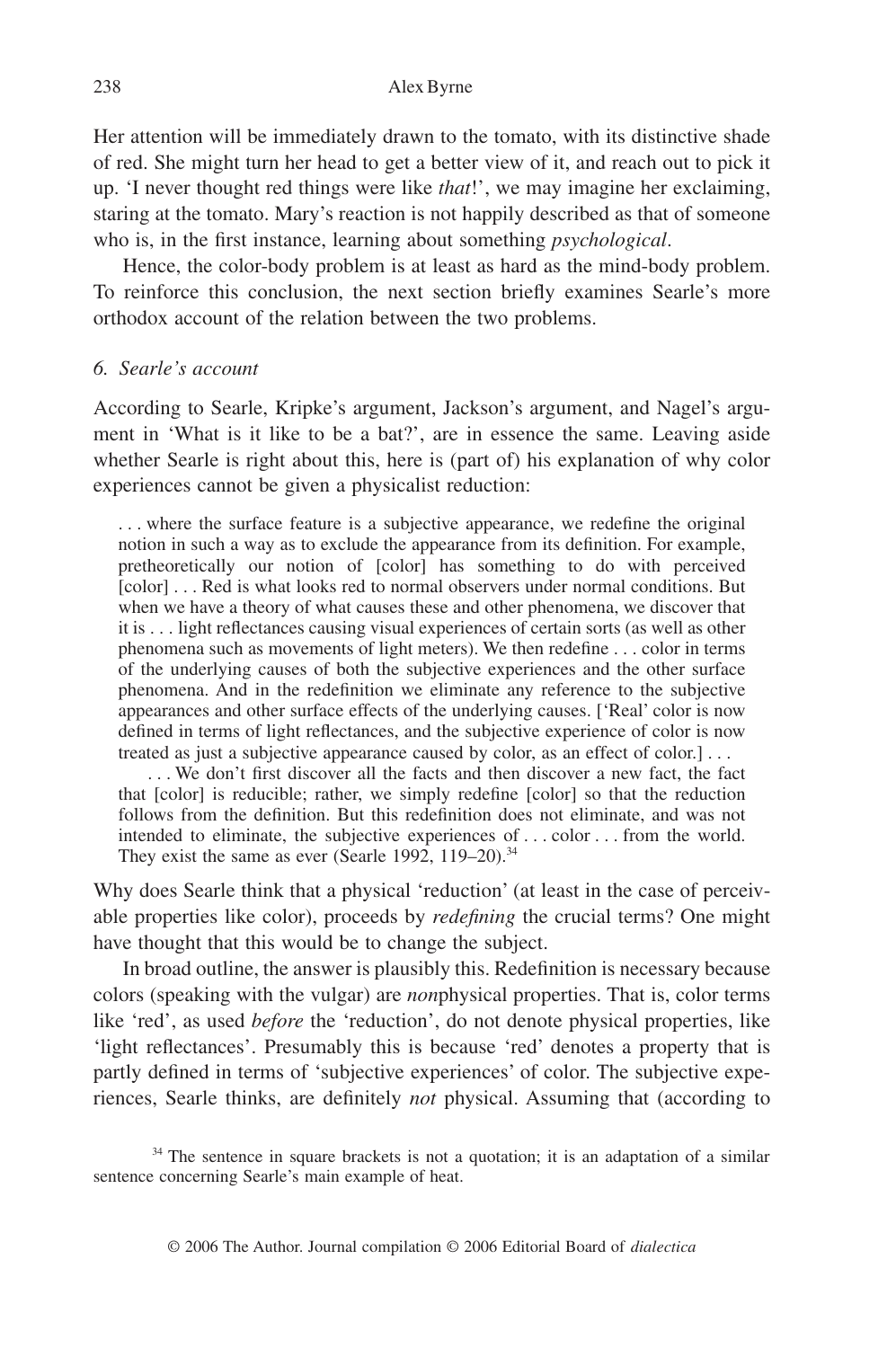Searle) the definition of a physical property cannot itself advert to any nonphysical properties, it follows that 'red' does not denote a physical property. Still, nothing important is left out on the side of *objects* (tomatoes, and the like) if we redefine 'red' as a certain kind of reflectance that is in fact causally responsible for the subjective appearance of red. The physically irreducible residue in redness is entirely on the side of *subjects*, not objects.

Why can't we redefine the subjective appearance of color in terms of certain neural processes? To this, Searle's reply is: 'Well, of course, if we insisted on making the redefinition, we could'. But here, he insists, something important *would* be left out, this time on the side of *subjects*, namely 'the subjective experiences themselves' (1992, 121).

However intuitively appealing this picture may be, the above quotation does not contain Searle's *argument* for supposing that the 'subjective experiences' cannot be physical. What is it? In fact, Searle – even by his own lights – doesn't really *have* an argument (which is no doubt why he calls it 'ludicrously simple'). He just thinks it is pretty obvious that subjective experiences aren't physical.

Searle does add one consideration, though, which derives from Nagel:

. . . it is a general feature of . . . reductions [of the sort described in the previous quotation] that the phenomenon is defined in terms of the 'reality' and not in terms of the 'appearance'. But we can't make that sort of appearance-reality distinction for consciousness [for example, color experiences] because consciousness consists in the appearances themselves. *Where appearance is concerned we cannot make the appearance-reality distinction because the appearance is the reality* (1992,  $122$ ).

What does this mean? It sounds like a claim of incorrigibility: if it *seems* that one has an experience of red, then one *does* have an experience of red, for instance. But it is quite doubtful that this is Searle's intent: for one thing, it is unclear how incorrigibility is relevant to the question of physicalism. Most likely, Searle is just expressing the Cartesian intuition that the essences of mental states and events are all on the surface – they are completely apparent to us after careful introspection. And since such introspection does not turn up any *physical* nature, mental states must be nonphysical.

Fair enough, there is such an intuition. However, there is a *parallel* intuition in the color case. Johnston calls it 'Revelation': in the example of canary yellow, '[t]he intrinsic nature of canary yellow is fully revealed by a standard visual experience as of a canary yellow thing' (Johnston 1992, 138). The philosophers in w′, needless to say, reject the first intuition and are attracted by the second.

<sup>&</sup>lt;sup>35</sup> Cf. 'Experience itself does not seem to fit the pattern. The idea of moving from appearance to reality makes no sense here' (Nagel 1974, 223), and 'in the case of mental phenomena there is no 'appearance' beyond the mental phenomenon itself' (Kripke 1980, 154).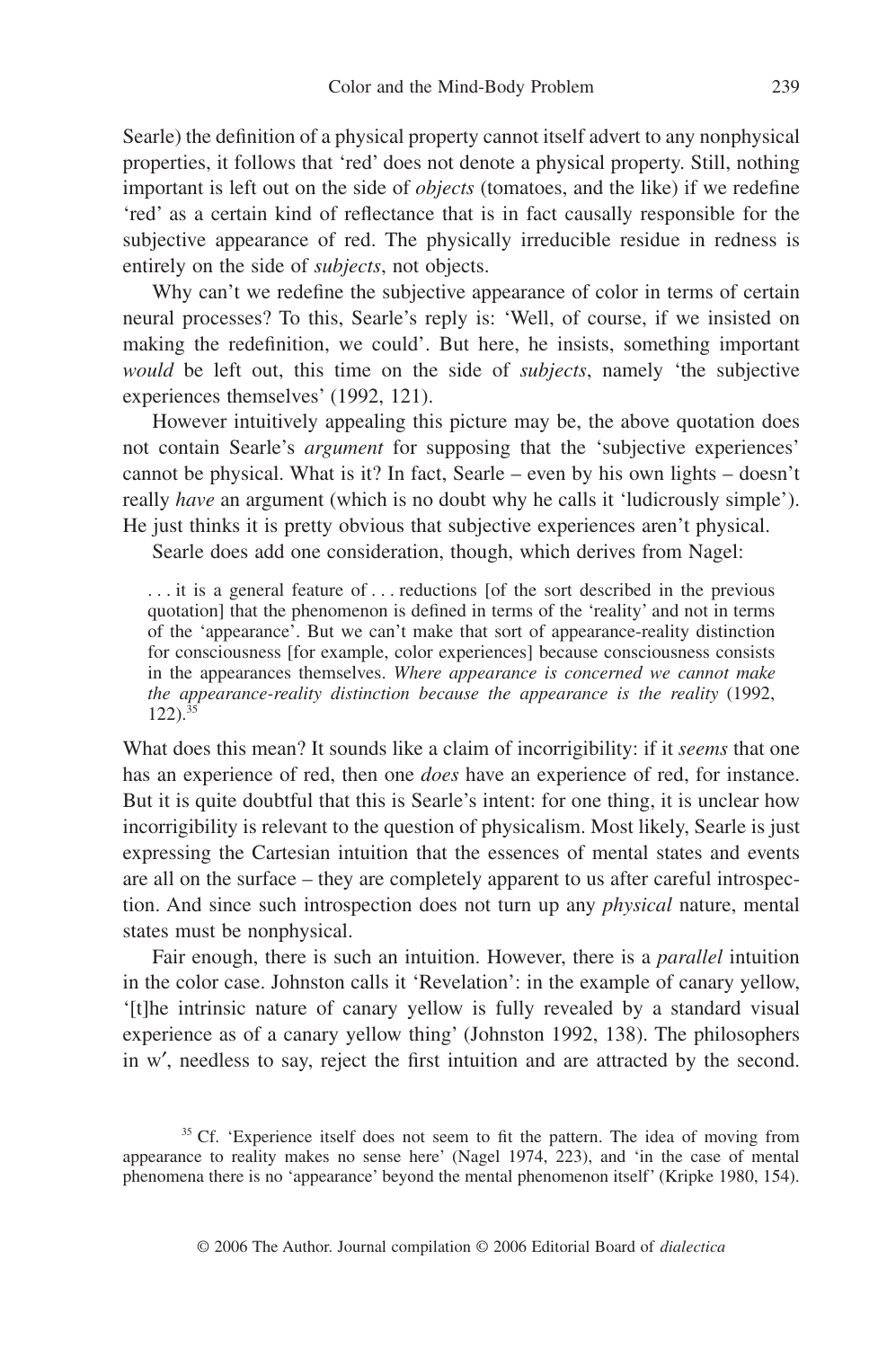And, whether or not they are right, Searle does not give any reason why the second should be rejected in favor of the first.

#### *7. One hard problem, or two?*

The argument has been that the color-body problem – as measured by the usual Kripkean (Jacksonian, Levinean) yardsticks – is as hard as the mind-body problem is typically taken to be. To that extent, the philosophers in w′ are right. But these philosophers are also dismissive of the mind-body problem – *that*, they say, is one of the 'easy' problems. Are they right here too?

One reply to the philosophers in w′ is that if *Kripke*′'*s* argument works in the case of color, surely *Kripke's* argument works in the case of color experience. So the hard problems have been doubled, after all.

However, this reply fails to take the claim of transparency seriously. We are granting, with the philosophers in w′, that all one knows about experiences of red, simply from undergoing them, is that they are experiences of *this color* (demonstrating a tomato). This is too slender a reed to support the intuition that experiences of red are non-physical. Here is an analogy. Suppose that all one knows, of a word W, is that W refers to cheese. And suppose that one also suspects that chalk and cheese are quite different: the link between chalk and cheese is apparently contingent. This does not support the intuition that *W* is not made of chalk. Of course, it does support the intuition that the *referent* of W is not made of chalk, but this is entirely different matter.

What about the imaginability of zombies and the like? Suppose the property of being an experience of red is identified with some (perhaps highly extrinsic) physical property – for short, the property of having firing r-fibers. Can't one imagine firing r-fibers with no experience of red, or an experience of red without firing r-fibers? Now we already have a reason to expect no intuition of contingency here – the nature of experiences of red is hidden from us. Hence, if one really can imagine firing r-fibers with no experience of red, then this should cast doubt on the claim that a proposition's imaginability entails its possibility, rather than on physicalism about the mind. But if the entailment is (unwisely) insisted on, Kripke-style surrogates for what one is really imagining can readily be found, drawing on our discussion of Peacocke and the perspectival nature of visual imagination at the end of section 5.2. (The surrogates might seem rather forced, but no more so than those discussed earlier.)

Consider, first, firing r-fibers with no experience of red (instead, say, an experience of green). One ostensibly imagines having firing r-fibers and, 'from the inside', having an experience as of a green tomato. In fact, one is (a) imagining having firing r-fibers, and (b) imagining (visualizing) a green tomato from one's perspective. And that situation is perfectly possible, even under the assumption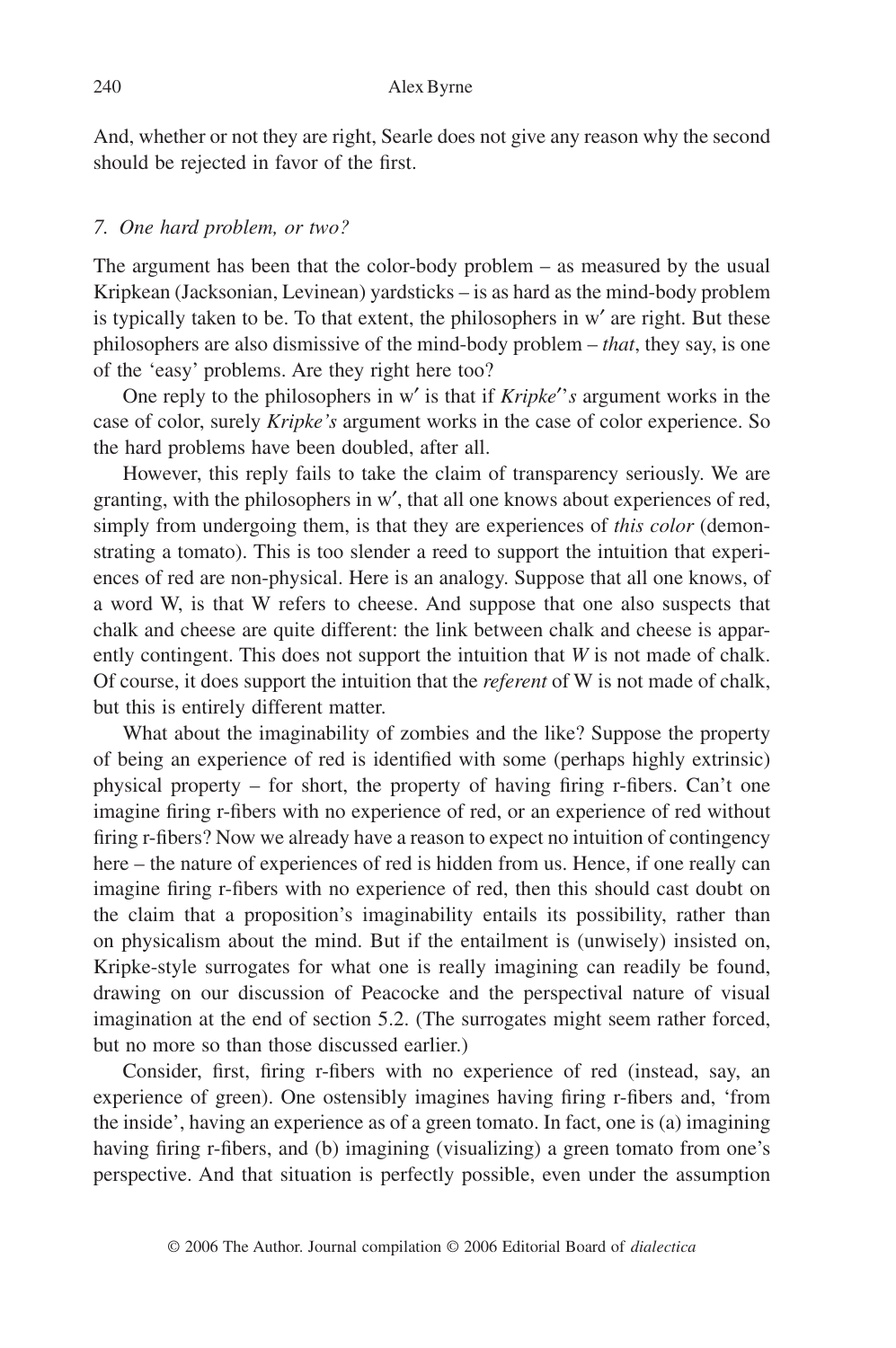that firing r-fibers guarantees that one has an experience of red. With that assumption, it is a situation in which a green tomato looks red to one.<sup>36</sup>

Now consider the converse: an experience of red with no firing r-fibers. One ostensibly imagines lacking firing r-fibers and, 'from the inside', having an experience as of a red tomato. In fact, one is (a) imagining is lacking firing r-fibers, and (b) imagining (visualizing) a red tomato from one's perspective. And that situation is perfectly possible, even under the assumption that lacking firing rfibers guarantees that one lacks an experience of red. With that assumption, it is a situation in which one is facing a red tomato, and is not having an experience of red.

A second reply to the philosophers in w′ is that if *Jackson*′'*s* argument works in the case of color, surely *Jackson's* argument works in the case of color experience.

But it doesn't. We are assuming, with the philosophers in w′, that Jackson′ has made a strong case that Mary learns what *redness* is like, and that she thereby learns something about experiences of red, namely that they are experiences of *this property*. Suppose Jackson′'s knowledge argument works, and that redness is a nonphysical property. The issue is: does *Jackson's* knowledge argument also show that *experiences* of red are nonphysical? One might think it does, because given the soundness of Jackson''s argument, Jackson is right to claim that Mary learns something *nonphysical* about experiences of red, namely that they are experiences of *this (nonphysical) property*.

Here a comparison with orthodoxy is helpful. Suppose Jackson's knowledge argument is sound – Mary learns about the nonphysical nature of experiences of red, namely that they are experiences of *this (nonphysical) kind*. Does *Jackson*′'*s* knowledge argument also show that *redness* is nonphysical? After all, given the soundness of Jackson's argument, Jackson′ is right to claim that Mary learns something *nonphysical* about redness, namely that it causes experiences of *this (nonphysical) kind*. The orthodox and correct reply is: no, not in any interesting sense, because there is no evident reason why a property with an entirely physical nature could not cause something *non*physical – the nature of effects is not to be confused with the nature of causes.

For analogous reasons, if Jackson′ is right, then Jackson's knowledge argument does *not* show that experiences are nonphysical. There is no evident reason why an experience with an entirely physical nature could not represent something *non*physical – the nature of represent*ings* is not to be confused with the nature of

<sup>&</sup>lt;sup>36</sup> In the zombie case, one (a) imagines having firing r-fibers and (b) visualizes that there is *nothing* (not even any illumination) from one's perspective. With the assumption that firing r-fibers guarantees that one has an experience of red, this is a (possible) situation in which one is having an experience of red while facing a void.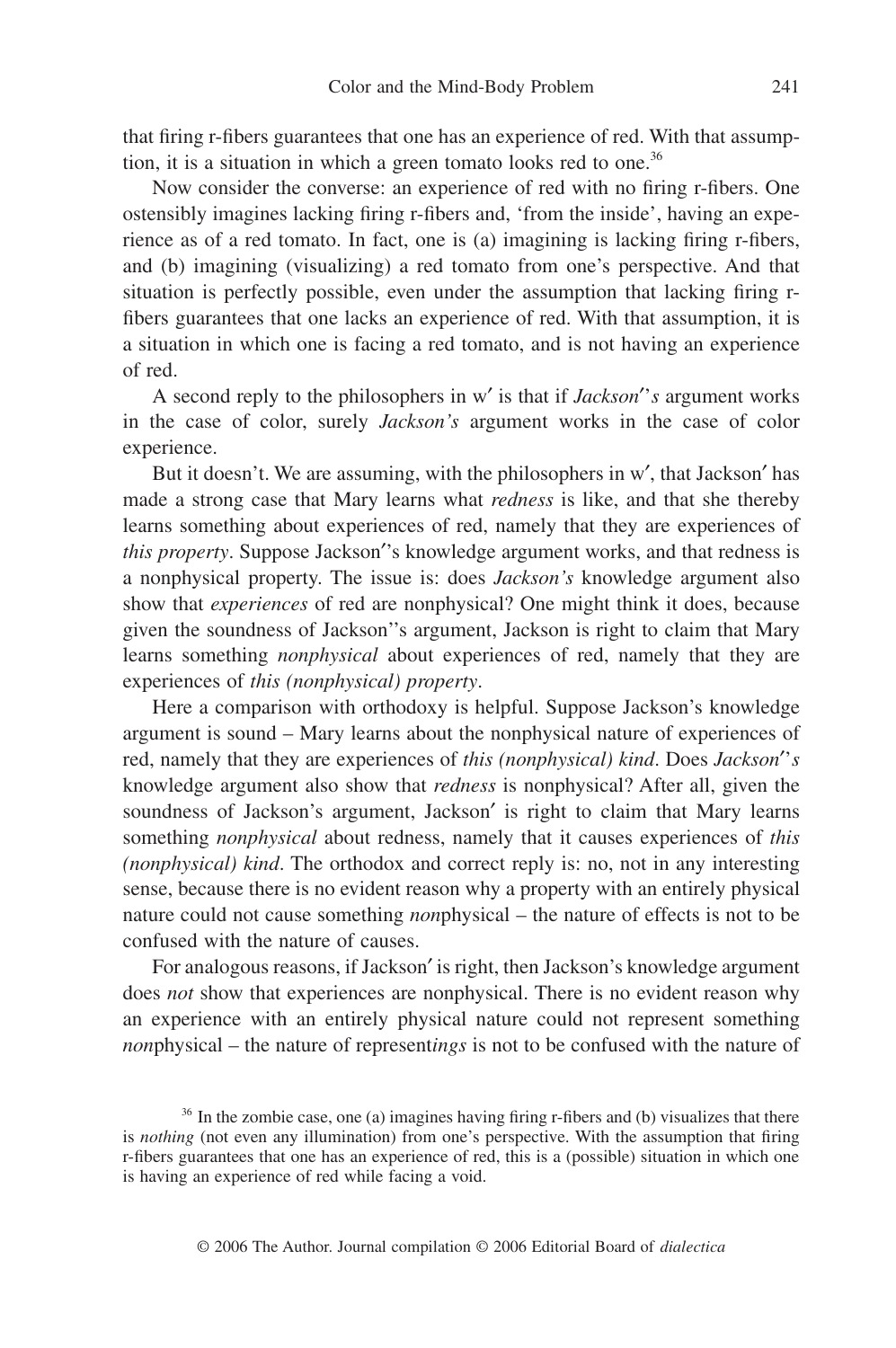represent*eds*. For example, there is nothing ectoplasmic about the word 'ectoplasm'.

A third reply is this. Grant that the *color experience*-body problem is relatively easy – but there's more to the mind than color experiences. What about pain and the 'sensation of heat', for example? Don't Kripke's arguments show that these mental phenomena pose a hard problem?

For reasons of space, this reply cannot be examined in detail. A short answer is that it is remarkably concessive. The color experience-body problem is often taken to be a paradigm instance of the mind-body problem at its palpable hardest<sup>37</sup>

Here is a fourth reply. Suppose that *nothing* is colored – Churchland' is right. Then there can hardly be a color-body *problem*. Plainly there would still be *a* hard problem – the *mind-*body problem, presumably. Why would that problem vanish, or become 'easy', if we now suppose that Churchland′ is wrong, and that tomatoes *are* red? And if it wouldn't, then (assuming that Churchland' is wrong) don't we have *two* hard problems?

There is some truth behind this reply. If visual experiences represent a range of properties that nothing has (and, perhaps, that nothing could have), then this presents a difficult problem for theories of perceptual intentionality, which typically suppose that perceptually represented properties are instantiated. So there would certainly be *a* problem if nothing were colored – although this would not trace to Kripke's and Jackson's arguments. But, of course, 'if we now suppose that Churchland′ is wrong, and that tomatoes *are* red', that problem *would* vanish. Hence, assuming that tomatoes are red, the reply does not support the view that there are two hard problems.

Finally, a fifth reply to the philosophers in w′. The hard problem of color surely has something to do with the way colors are represented in visual experience. Visual experiences represent colors 'qualitatively', or 'under a phenomenal mode of presentation', or something along these (obscure) lines. But they can be represented in other ways, as kinds of reflectances, perhaps. These two ways of representing the same thing must somehow account for the 'appearance of contingency'. Doesn't this at least show that the color-body problem is just the mind-body problem in disguise? We may not have *two* hard problems, but the 'hard problem of color' is misleadingly named. It is not a problem solely about properties of distal objects like tomatoes – it is really a problem about *mental representation*.

The hard problem of color arguably does arise because of the way colors are represented in visual experience. But that doesn't make the problem one about

<sup>&</sup>lt;sup>37</sup> A summary of the longer answer is that pain, sensations of heat, and the like, are perceptions of the condition of one's own body (following Armstrong 1962); therefore they raise no fundamental issues not already present in the case of color perception.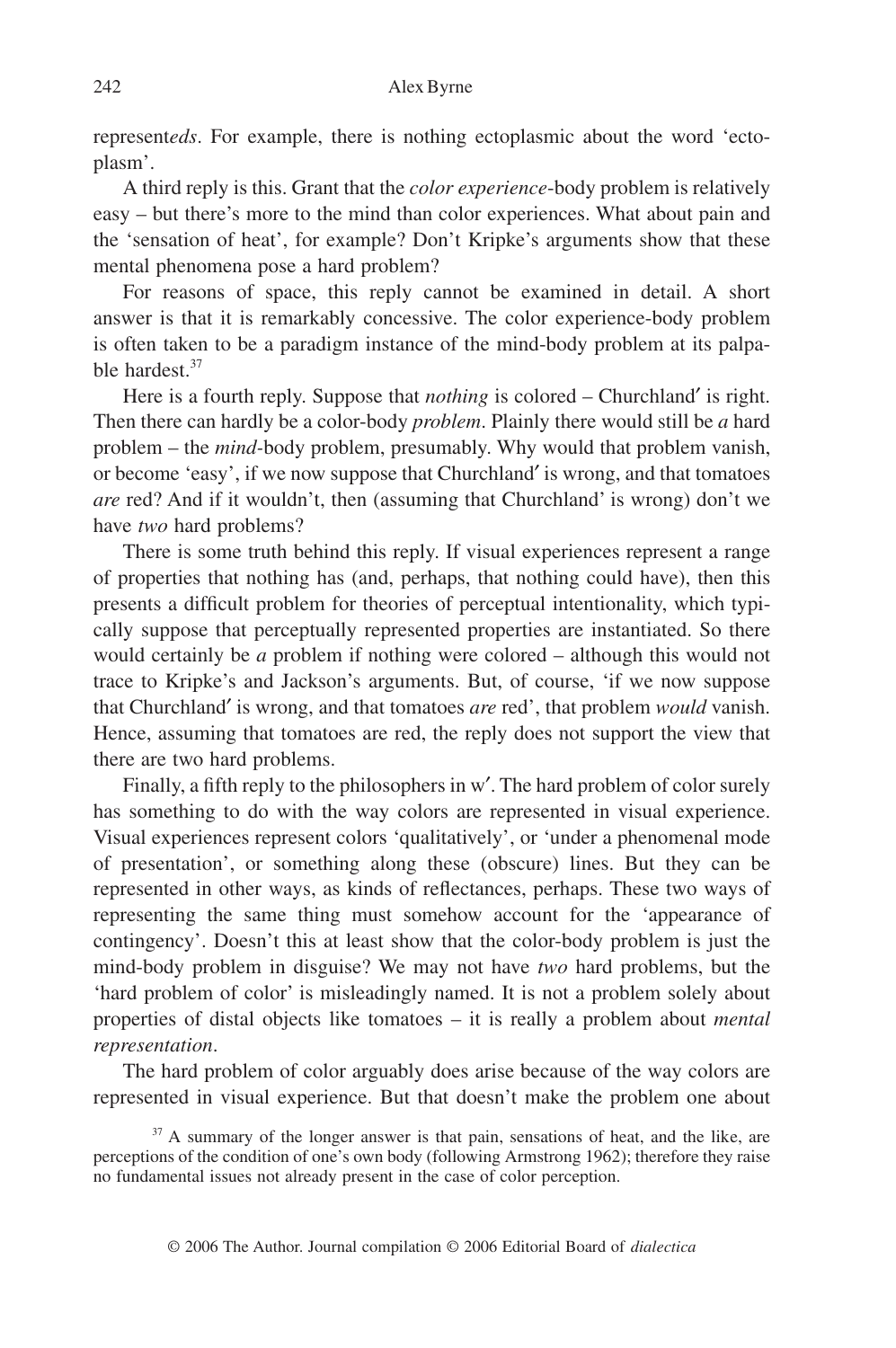mental representation. Here is an analogy. Suppose we find it hard to understand how Hesperus can be one and the same planet as Phosphorus – they are identical, yet seem to have different properties. The explanation of our puzzlement appeals to different modes of presentation associated with the names 'Hesperus' and 'Phosphorus': *the heavenly body that rises in the evening* and *the heavenly body that rises in the morning*, respectively. This is a 'linguistic' or 'semantic' explanation of why we are puzzled. But *what we are puzzled about* is not at all linguistic or semantic. It is how the heavenly body that rises in the evening can be the same as the heavenly body that rises in the morning. Similarly in the color case. The explanation of *why we are puzzled* arguably adverts to mental representation. But – for all this objection has shown – *what we are puzzled about* is not at all mental. \*\*\*

Shoemaker is one philosopher who might consider a move to w′ when Trans World Airlines resumes operation. Apropos of Wittgenstein's 'unbridgeable gulf between consciousness and brain process', Shoemaker notes that 'we can get much the same puzzle without any attempt to turn our attention inwards':

I look at a shiny red apple . . . And, focusing on its color, I say 'THIS is supposed to be a reflectance property of [its] surface . . .' (Shoemaker 1994, 248).

This paper has two conclusions. First, Shoemaker is right: there is a 'hard problem' of color. Second, once we recognize the source of the puzzlement, the mindbody problem disappears. There may an unbridgeable gulf between color and ways of reflecting light; there is none between consciousness and brain process.\*

#### **REFERENCES**

- Armstrong, D. M. 1962, *Bodily Sensations*, London: Routledge & Kegan Paul.
- Armstrong, D. M. 1999, *The Mind-Body Problem*, Boulder, CO: Westview Press.
- Austin, J. L. 1962, *Sense and Sensibilia*, Oxford: Oxford University Press.
- Block, N. 1990, 'Inverted Earth', *Philosophical Perspectives* **4**, pp. 53–79.
- Broad, C. D. 1929, *The Mind and its Place in Nature*, New York: Harcourt, Brace and Company.
- Byrne, A., and Hilbert, D. R. 1997, *Readings on Color, Volume 1: The Philosophy of Color*, Cambridge, MA: MIT Press.
- Chalmers, D. J. 1995, *The Conscious Mind*, Oxford: Oxford University Press.
- Chalmers, D. J. 2002a, *Philosophy of Mind*, Oxford: Oxford University Press.
- Chalmers, D. J. 2002b, 'Consciousness and its Place in Nature', in: Chalmers 2002a.
- Churchland, P. M. 1981, 'Eliminative Materialism and the Propositional Attitudes', *Journal of Philosophy* **78**, pp. 67–90.
- Descartes, R. 1642/1985, *Meditations on First Philosophy*, J. Cottingham, trans. and ed., Cambridge: Cambridge University Press; page reference to the reprint in Chalmers 2002a.

Dretske, F. 1995, *Naturalizing the Mind*, Cambridge, MA: MIT Press.

\* Many thanks to David Chalmers, David Hilbert, Joe Levine, Heather Logue, Eric Marcus, Martine Nida-Rümelin, Steve Yablo, and audiences at Fribourg and Auburn.